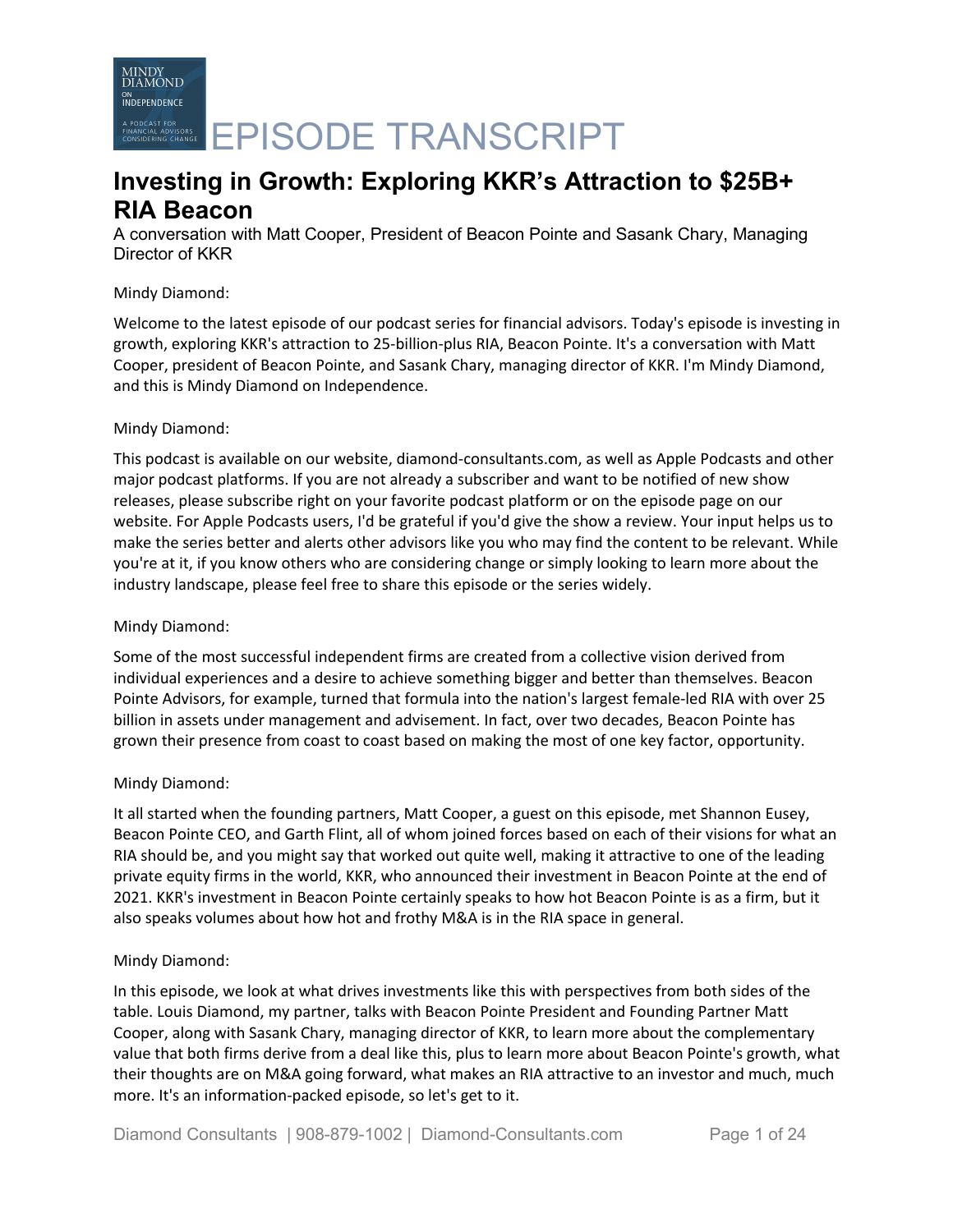

# **Investing in Growth: Exploring KKR's Attraction to \$25B+ RIA Beacon**

A conversation with Matt Cooper, President of Beacon Pointe and Sasank Chary, Managing Director of KKR

Louis Diamond:

Matt, thank you so much for joining us today.

Matt Cooper:

Hey Louis, it's great to be here.

Louis Diamond:

Perfect. Sasank, we got a two-for-one special today, thank you very much for accompanying Matt as well.

Sasank Chary:

Thank you, Louis. It's a pleasure to be here.

Louis Diamond:

Excellent. Let's get started. Matt, let's start with you. Can you tell us a little bit about your background before starting Beacon Pointe in 2003?

### Matt Cooper:

Sure. My background, I've only had two jobs, Beacon Pointe being one, and the one prior to that was when I first got out of college. I started in the life insurance business, and my days were effectively making cold calls to small privately held businesses to insure the owners and then, somewhere along that continuum between 1989 and 2001, the firm that I was with developed or put in place an RIA which was not spectacular, but it gave me the basic understanding of asset allocation and what we're ultimately going to do with Beacon Pointe.

# Louis Diamond:

Excellent. How did this shape your vision for founding Beacon Pointe? You mentioned it briefly, but how did your time either growing up, going through college or in this first career, how did it impact what Beacon Pointe came to be?

### Matt Cooper:

Well, it's interesting because I met my partners, Shannon Eusey and Garth Flint, in 2001, and it was when I was exploring leaving the firm that I was with to set up my own firm, which would've been an RIA doing asset allocation, investment management, financial planning. I had the opportunity to join forces with Garth and Shannon. Shannon happened to be writing the business plan for Beacon Pointe when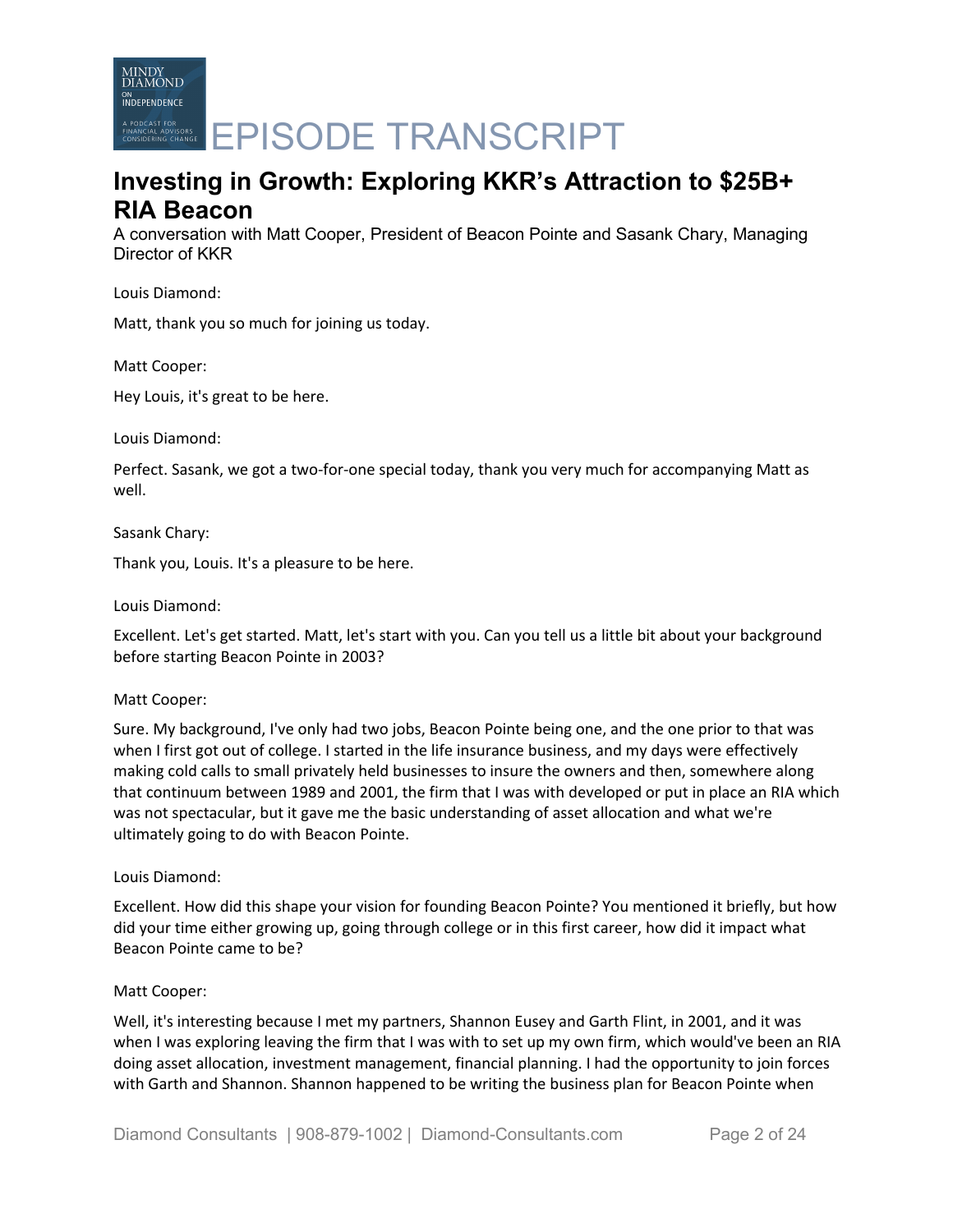A PODCAST FOR CHARGE **EPISODE TRANSCRIPT** 

# **Investing in Growth: Exploring KKR's Attraction to \$25B+ RIA Beacon**

A conversation with Matt Cooper, President of Beacon Pointe and Sasank Chary, Managing Director of KKR

she was in grad school, and so what you see in terms of Beacon Pointe today is not exactly what the business plan said back in the day, but she had the original vision. It just so happened that it just lined up with my vision and what I wanted to do in my career, so it was a fortuitous, dumb luck for me.

## Louis Diamond:

If you look back at that business plan today just out of sheer curiosity, what percent of that vision do you think was put into reality?

### Matt Cooper:

I think, at the start, nearly all of it. The premise was people want to have objective advice that's unbiased, un-conflicted, and we could allocate to the very best managers, investment managers in each asset class. That was 2002. By the time we got to 2008, we've become a planning-first, full-spectrum wealth management firm. Investments are still a very important part of what we do, but we lead with planning now.

Louis Diamond:

Great. Thanks for sharing.

Louis Diamond:

Sasank, let's hand the mic to you. Can you tell us about your background and journey leading to joining KKR as a managing director?

### Sasank Chary:

Sure. I got into the financial services business coming out of school 20 years ago initially in the investment banking business and then moving over to private equity after a couple years. I didn't initially start in financial services as an industry focus. I actually started advising industrial businesses for a few years and then investing in consumer and retail businesses, so I got a pretty broad perspective on different business models, from highly cyclical to highly capital-intensive businesses and a broad range of different business models, as I said, and then during the financial crisis is where I cut my teeth in the financial services industry investing in failed and distressed banks across the country. As you know, that was the center of where the crisis hit in the US.

# Sasank Chary:

What was interesting that came out of that was while, community banks, their main business was taking deposits and making loans, they were in the middle of a lot of other financial services, wealth management being one of them. That was my first foray investing indirectly at that point in time in the

Diamond Consultants | 908-879-1002 | Diamond-Consultants.com Page 3 of 24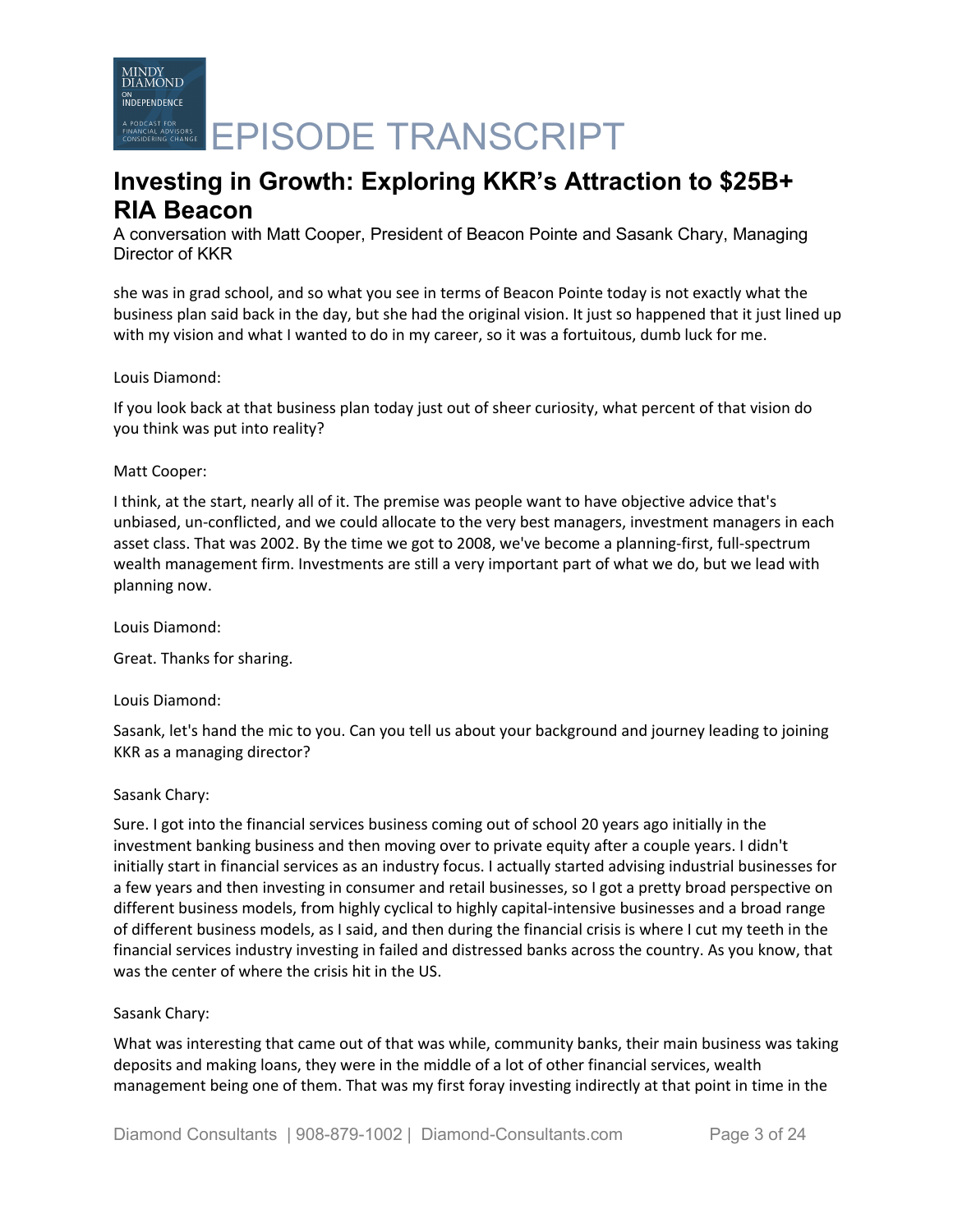MINDY<br>DIAMOND **INDEPENDENCE** A PODCAST FOR CRANSCRIPT

# **Investing in Growth: Exploring KKR's Attraction to \$25B+ RIA Beacon**

A conversation with Matt Cooper, President of Beacon Pointe and Sasank Chary, Managing Director of KKR

wealth management business, in the RIA business, and since then have been focused on financial services, investing broadly, wealth management being a big part of that.

# Sasank Chary:

A year or so ago, I was talking to some people I know at KKR who I'd known over the years. I'd always admired the firm from afar. The stars aligned, and there was an opportunity to join our financial services and financial technology team to help lead our efforts here.

## Louis Diamond:

I like it. You must have been very busy during that 2008, 2009 time span.

# Sasank Chary:

I was very busy. It was a great learning experience, and I'm glad I went through it.

### Louis Diamond:

Perfect, and then not that KKR needs an introduction, but can you just briefly describe what KKR does, its overall business model and full scope of operations?

### Sasank Chary:

Yeah. Sure. It's a great question because KKR is obviously known for being a pioneer in the US private equity business, which is the business I sit in today, but it's grown into something much larger than that over time. It started 46 years ago in US private equity and then expanded geographically into Europe and then Asia over time. If you fast forward and look at the business today, we manage close to half a trillion dollars in assets globally across a variety of strategies spanning from private equity to real assets, so think real estate and infrastructure and credit across those three broad geographies.

### Sasank Chary:

When you look at our investment businesses, we're supported by a suite of capabilities and resources, things such as an operations team, a public affairs team, macro, capital markets, and obviously a pretty broad network spanning the globe. It's a broad, global asset manager and really focused on alternative investments. I'd say the defining characteristic of our firm in addition to all those capabilities is one of collaboration. We really try to bring the best of our firm to the table and help the firms with which we partner.

### Louis Diamond: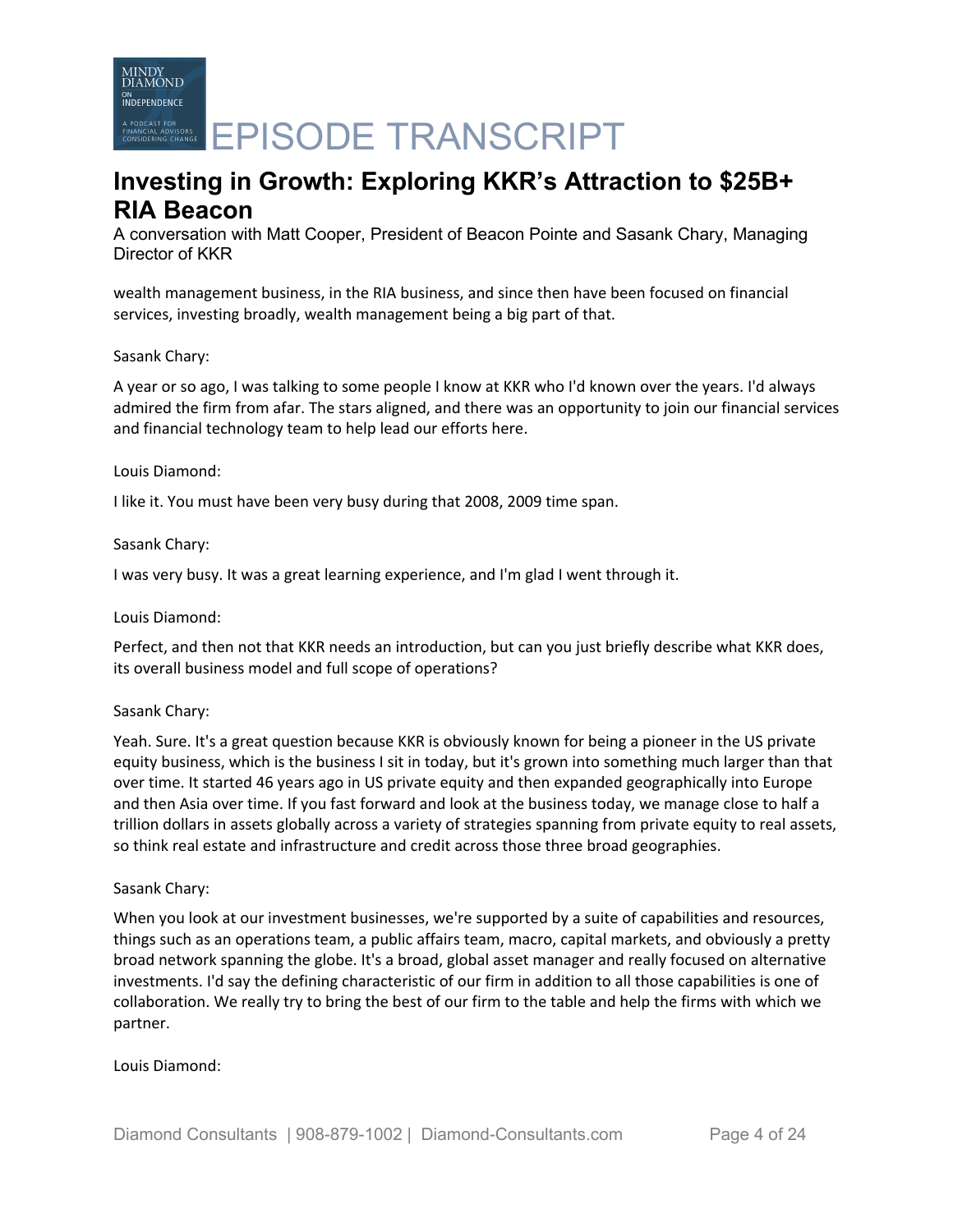A PODCAST FOR CHARGE **EPISODE TRANSCRIPT** 

# **Investing in Growth: Exploring KKR's Attraction to \$25B+ RIA Beacon**

A conversation with Matt Cooper, President of Beacon Pointe and Sasank Chary, Managing Director of KKR

Yeah, it sounds that way. From reputation alone, of course, it's a very impressive organization. What I was most excited about to hear from you today, and we'll get to it in a bit, but just setting the table, is seeing the name like KKR investing in Beacon Pointe. To me, it was an amazing event for the RIA industry. People many times think of RIAs as just small businesses that aren't as sophisticated as a big bank or a wirehouse, but having the KKR imprimatur not just on Beacon Pointe, which is an amazing accomplishment for Matt and Shannon team, but also for the broader industry.

# Louis Diamond:

I think we'll get to it a little bit later, but stay tuned for hearing more about how KKR thought about the RIA channel and why they wanted to deploy their capital in such a competitive space.

## Louis Diamond:

Matt, let's flip back to you and to Beacon Pointe in particular. Describe Beacon Pointe today in terms of assets under management, number of employees and just the overall value proposition. How would you briefly describe what you're doing to advisors and clients alike?

### Matt Cooper:

Yeah. Sure. Beacon Pointe today is now 25 billion plus in assets under management and advisement. There's about 350 employees in the firm across 37 offices nationwide. What we do for clients hasn't changed, and that's basically working with clients. We do everything client first, team second, owners last. If we keep it in that order, great things happen. We're focused on the client, delivering the most value we can for the client. That's really about helping them make very complex, emotionally complex decisions, financial decisions with their life, giving them the confidence to make the proper decisions so they have the best outcomes for them and their family long term.

### Matt Cooper:

Nothing's really changed in the last 10 years. That's always the goal, but I think we're able to deliver even more value now through whether it's estate planning advisory or tax advisory or whatever we may be doing.

### Louis Diamond:

Matt, can you also just describe the scale of the firm in terms of assets under management?

### Matt Cooper:

Yeah. Today Beacon Pointe is more than 25 billion in assets under management and advisement, and we're continuing to grow.

Diamond Consultants | 908-879-1002 | Diamond-Consultants.com Page 5 of 24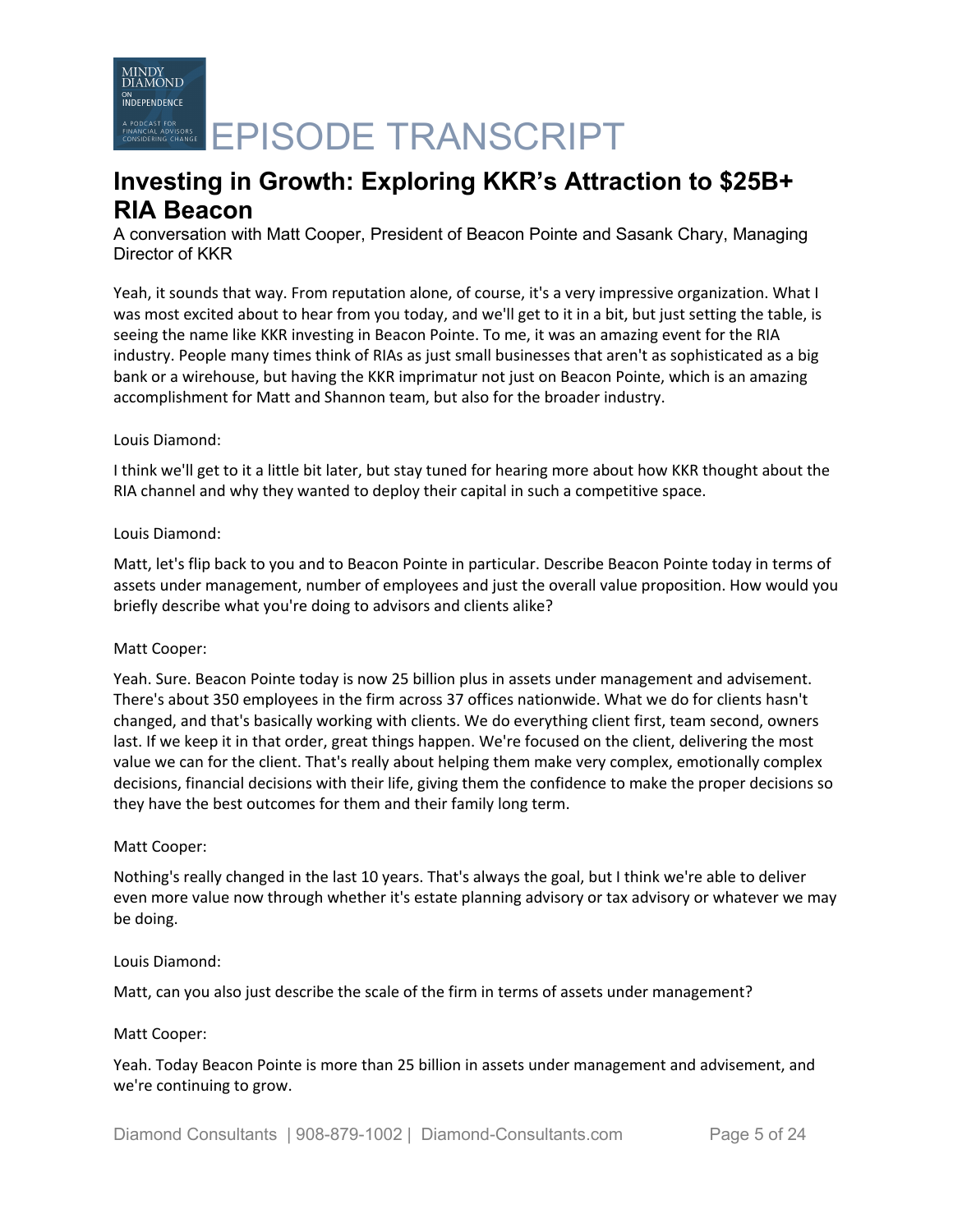

# **Investing in Growth: Exploring KKR's Attraction to \$25B+ RIA Beacon**

A conversation with Matt Cooper, President of Beacon Pointe and Sasank Chary, Managing Director of KKR

## Louis Diamond:

That's some amazing growth, too. Just for perspective, how has the growth been the last few years at various milestones?

## Matt Cooper:

Well, our growth has been really off the charts the last few years both inorganically and organically. Between March of 2020 and December 31st of '21, we did 19 M&A transactions. We've also completed three more this year in 2022, so it's been very, very active from an inorganic perspective, but our what we call same-store sales or the organic growth rates for each office have also been very impressive over that time period.

## Louis Diamond:

Yeah. That's some mind-boggling numbers, to complete 19 transactions over that time period. I remember even just a couple of years ago, Beacon Pointe being two, three, 4 billion in assets, so it's amazing that the firm's grown that much. Like you said, it's not just the inorganic which is important, but it's also helping the firms that become partners and the advisors that join you grow organically. I think we'll hit on some of that in a little bit.

# Louis Diamond:

Okay, so let's back up the train real quickly here. You talked a little bit about how you came to meet your partner, Shannon Eusey, back when Beacon Pointe was founded in 2002, but when Shannon started the firm in 2002 and you joined, did Beacon Pointe have any assets, and what were you starting with, and then how did you build it from there?

### Matt Cooper:

Yeah. We literally had zero assets. I joined Shannon in 2001 before we even opened the doors. The plan was to roll a team out of another firm that was predominantly an institutional consulting firm. We were able to move about a billion one in client assets from that predecessor firm, and the reason for the move, that team, that prior firm had its own broker dealer. They would pick investment managers that would trade through their broker dealer or direct trades through their broker dealer. It was what was called a soft dollar shop. The team didn't want that conflict or even perceived conflict, and so we were able to bring that team to Beacon Pointe. Between myself and Shannon, we were able to call together about 60 million in private client assets to get going. Within the first six months, we had about a billion one in institutional consulting assets and about 60 million in private client assets.

# Louis Diamond: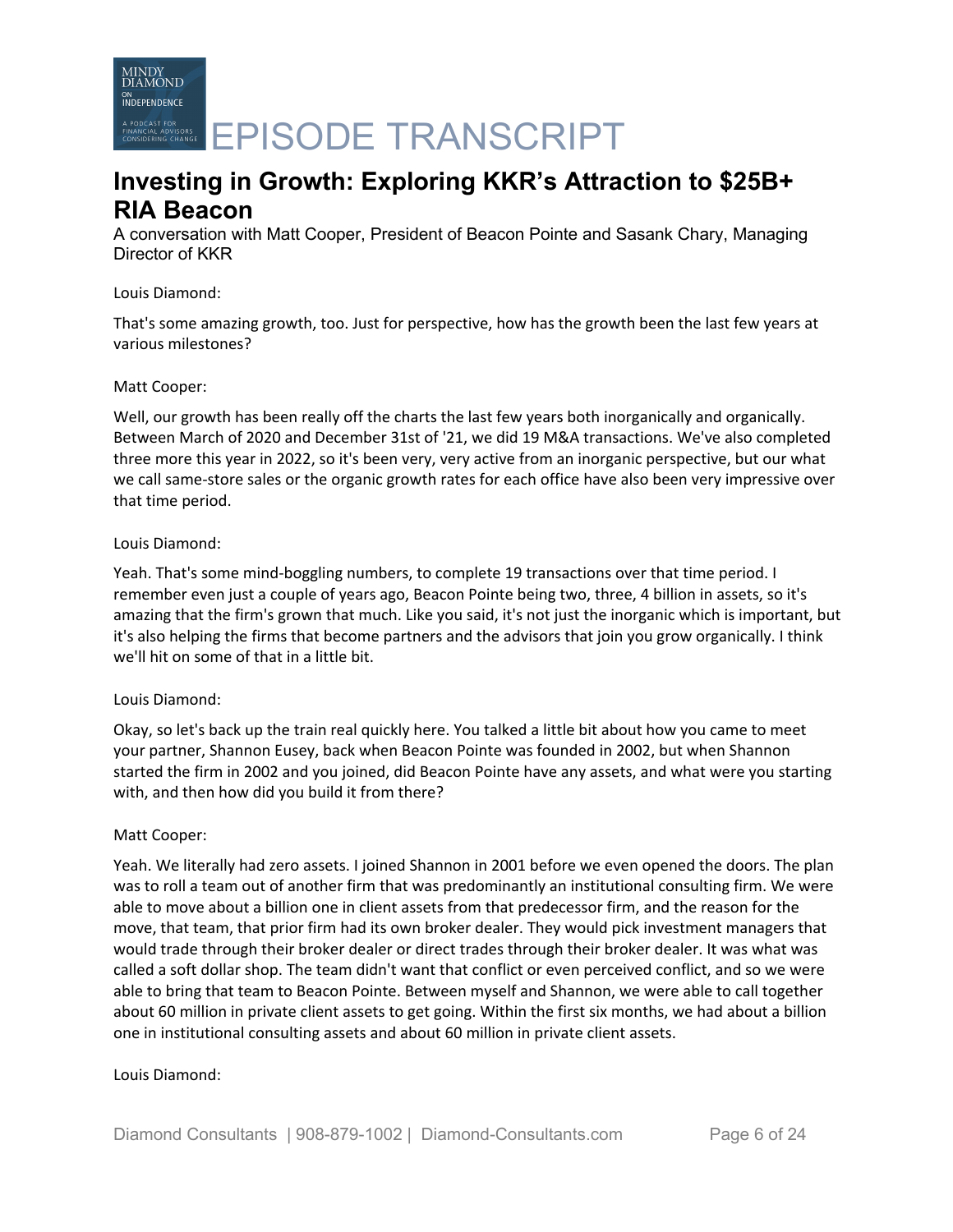**EPISODE TRANSCRIPT** 

# **Investing in Growth: Exploring KKR's Attraction to \$25B+ RIA Beacon**

A conversation with Matt Cooper, President of Beacon Pointe and Sasank Chary, Managing Director of KKR

Yeah. Starting from zero, that's tough. A lot of advisors who listen to this show and certainly ones that we've had, they're at least starting a business with their base of assets. It's hard to start in any segment of the industry, but to start from zero and to build the infrastructure and have the conviction to keep investing your time and capital into a startup, clearly it was well-worth it, but hard work had to be a big part of the equation.

Matt Cooper:

It sure was.

# Louis Diamond:

Matt, let's go back to the founding value proposition of Beacon Pointe. What was the gap in the market that you were looking to fill because, listening to what you described earlier, conflict-free, picking the best managers, it sounded somewhat similar to what others may say, but we know that any business has to be filling a gap that is not already filled by another business? What's your take on that line of thinking?

# Matt Cooper:

Sure. Remember, that's 20 years ago and the un-conflicted RIA story, the fiduciary model was yet to become the predominant model. It was very wirehouse and independent broker dealer dominated. In addition to that, there were numerous asset managers that were claiming to be the overall solution to clients' needs with respect to investments, but they may only be a large cap growth back shop or a large cap value shop, and so our thought was can we deliver a fully diversified portfolio of the very best managers in a way that were only paid by the client and our only incentive is to do what's in the best interest of the client?

# Matt Cooper:

That model was not widespread at that point. It was a fairly new concept. I have to tell you though, six or seven years later, everybody was saying they were un-conflicted and everybody was talking about being a fiduciary so, that, it became commoditized quite quickly. We were just lucky to get out of the gates and get rolling when we did.

### Louis Diamond:

Yeah, it sounds that way. At what point did you feel like the business really hit a turning point and things started to take off, the growth was more sustainable, you're probably still working hard, still in startup mentality, where you can kind of take a deep breath and say, okay, I think we're on to something here, and this is something that has major value and will continue to grow over time?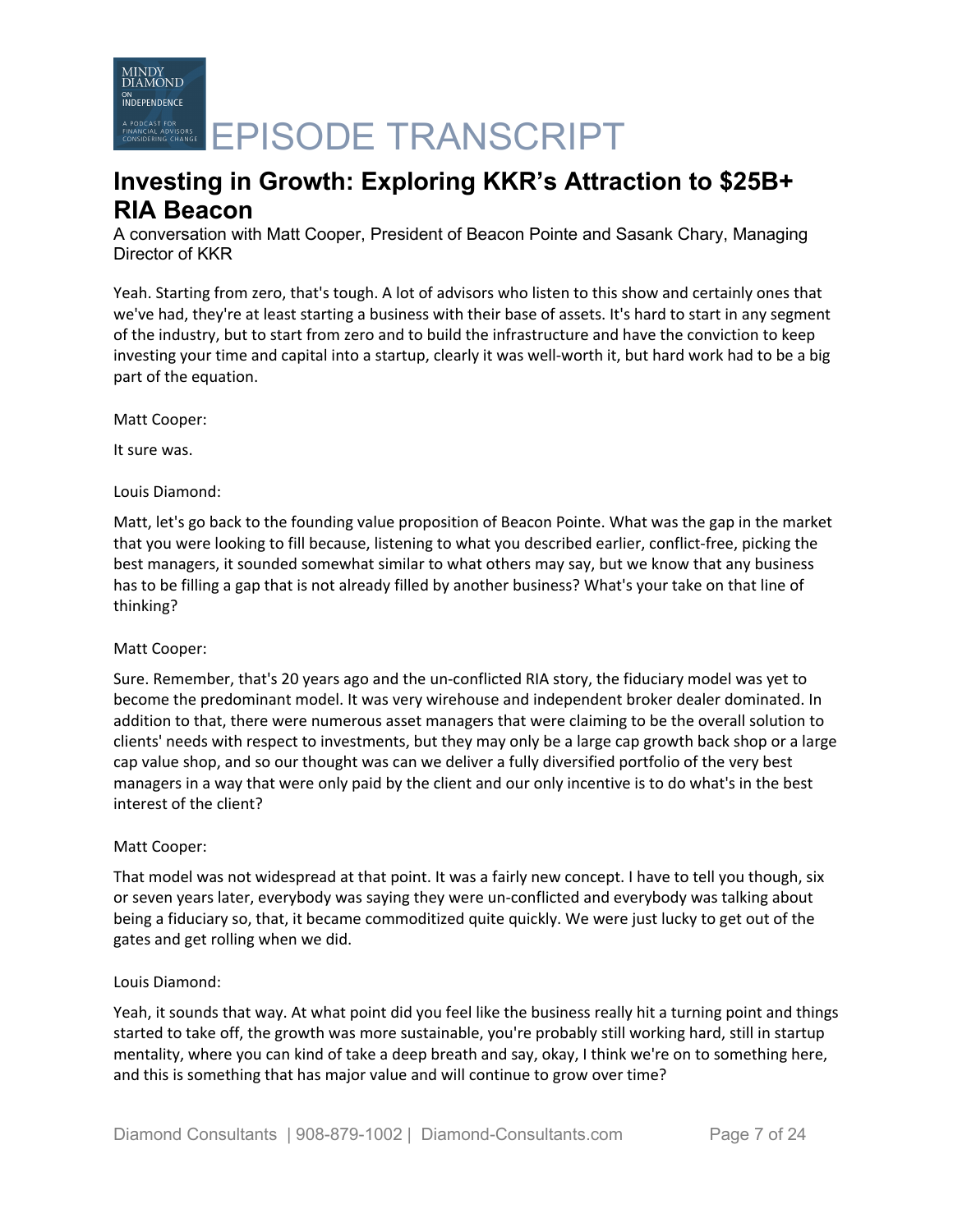

A PODCAST FOR CHARGE **EPISODE TRANSCRIPT** 

# **Investing in Growth: Exploring KKR's Attraction to \$25B+ RIA Beacon**

A conversation with Matt Cooper, President of Beacon Pointe and Sasank Chary, Managing Director of KKR

## Matt Cooper:

I don't know if I ever stopped taking a deep breath. I have to tell you, we always did it with a smile on our face, but I mean we're still working just as hard today as we did 20 years ago, but we're having a great time doing it. I don't want that to sound cliche or trite or anything like that. I think it's in our DNA, but the turning point for the business really was in 2010. Shannon was on the TD Ameritrade institutional advisor panel and going off, and I was coming on.

## Matt Cooper:

It was the only time, with respect to the TD advisor panel, where her and I were in the same room at the same time. There was a small panel presentation going on. It was Rudy Adolf, who's the CEO of Focus Financial, and Mark Hurley, who most people in the industry know he's one of the early investors in RIAs. They were essentially talking about the future of the business and the pressures on smaller RIAs because of the demographics of the founders, the demographics of the client base, the competition for talent, the evolution of technology and being able to stay current and relevant with respect to technology.

### Matt Cooper:

I was sitting there. I thought maybe we can provide a solution to the industry. We've got excess capacity at Beacon Pointe. We already have an accounting function, an IT function and a marketing department and a great investment committee and a planning department. Maybe we can provide all the benefits of scale for smaller firms without those principals having to take the risks themselves. It just so happened early, the first quarter of 2011, so less than six months later, we did our first deal with a small \$110 million firm in Scottsdale, Arizona, and the Beacon Pointe office all in is about two and a half billion dollars now.

### Louis Diamond:

Wow. That's amazing. Yeah. I remember, maybe six or seven years ago, Beacon Pointe was always in the conversation as an acquirer in the space, obviously a different scale at that time than Focus and Fiduciary Network, which was Mark Hurley. It was even probably pre the deal run that the Mercer and Mariners have had, so you've had your foot in the M&A world for a while, but I believe the acquisition model was a little bit different. I may be wrong, but can you talk about, aside from delivering the scale of Beacon Pointe, what was the deal structure? How did you structure deals and, during that time period, what sort of success did you have in convincing standalone RIAs to come and partner with your firm?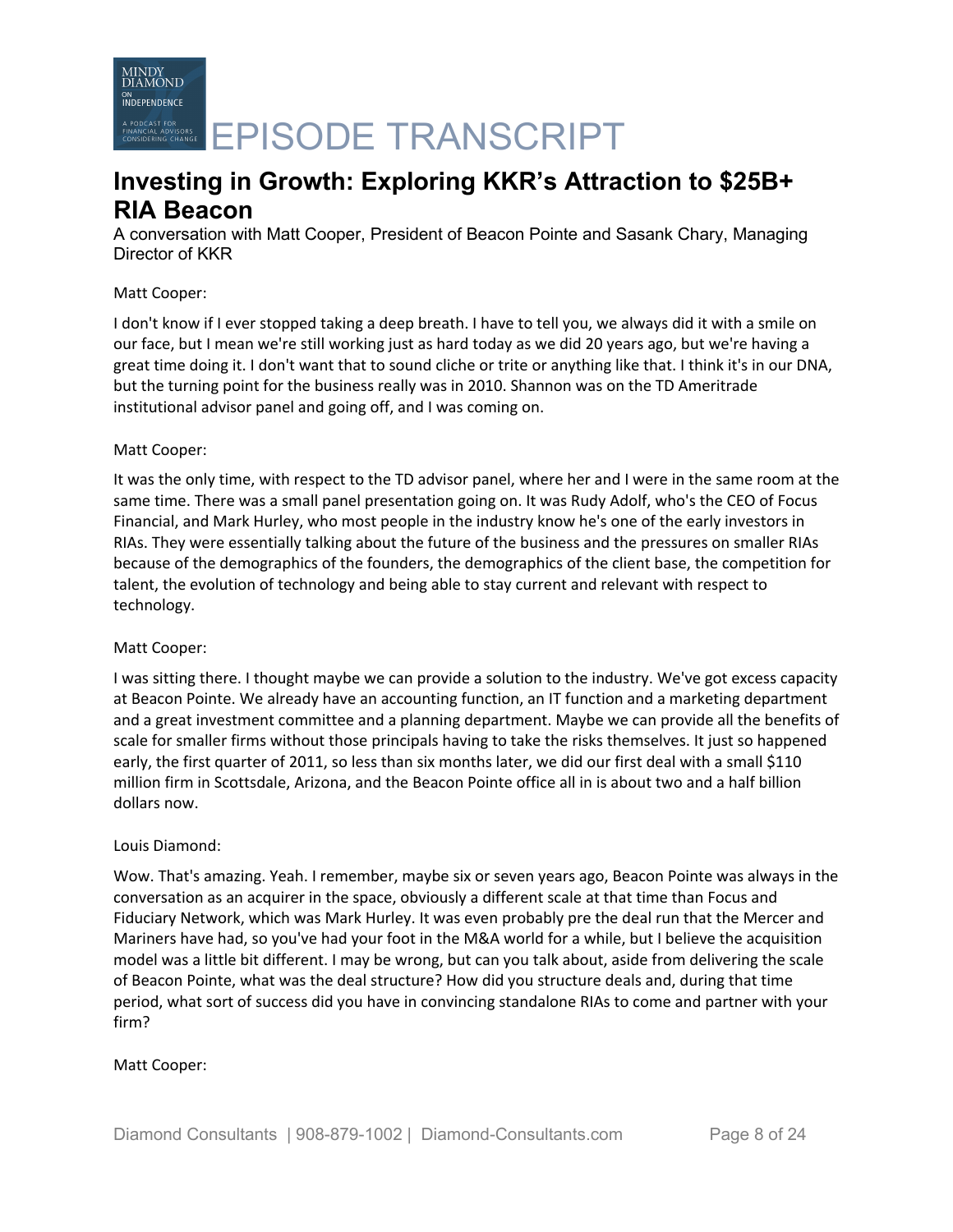A PODCAST FOR CHARGE **EPISODE TRANSCRIPT** 

# **Investing in Growth: Exploring KKR's Attraction to \$25B+ RIA Beacon**

A conversation with Matt Cooper, President of Beacon Pointe and Sasank Chary, Managing Director of KKR

It's interesting. We did our first eight or nine deals in a different format than we have today. The original format was we set up a separate RIA called Beacon Pointe Wealth Advisors. To the marketplace, it looked exactly the same. The set of services, everything that we delivered to the client was the same exact thing. We used the same tech stack, the same compliance department, et cetera, but it was a different ownership structure.

# Matt Cooper:

The reason for that was, number one, we weren't using any cash in deals. We were doing a hundred percent equity swaps and, number two, our original group of partners at Beacon Pointe was a little uneasy about diluting for something that they maybe weren't convinced was going to work. I just kept telling them it was going to work. Thank goodness, it worked.

# Matt Cooper:

The basic story, Louis, was we'll own half of this RIA per acquisition and our partners that merge in will own the other half of the pie, and their equity on that side of the pie will adjust based on a three-year weighted average of their net income versus their peers as a part of Beacon Pointe Wealth Advisors. The idea was, look, this is several years ago, if smaller firms are trading at a multiple of four or five times and we can scale this entity up to be greater than a billion dollars or more, it would ultimately trade at 10 times plus in terms of a multiple of EBITDA.

# Matt Cooper:

If you believe that story and you came in at four times and you believe the overall would trade at 10, it was instantly accretive to you 25%. They were getting an increase in the value of their equity. They were put in a position where they could grow much faster using the resources of Beacon Pointe and the best practices of Beacon Pointe, and they were able to create a lot more certainty for their clients, their team and themselves in terms of succession planning down the road.

# Louis Diamond:

It's hard to believe, and I do remember when you were doing all equity and deals, but you must have met a decent amount of resistance that you're asking advisors who own their own business, they're the captains of their own ship to, hey, come take a chance and not just giving up control over some elements, which is tough for many people, but also doing it without taking chips off the table. Was your conversion rate you think was less back then than it is now where you can put all cash or have at least a vast amount more in deals versus a hundred percent equity?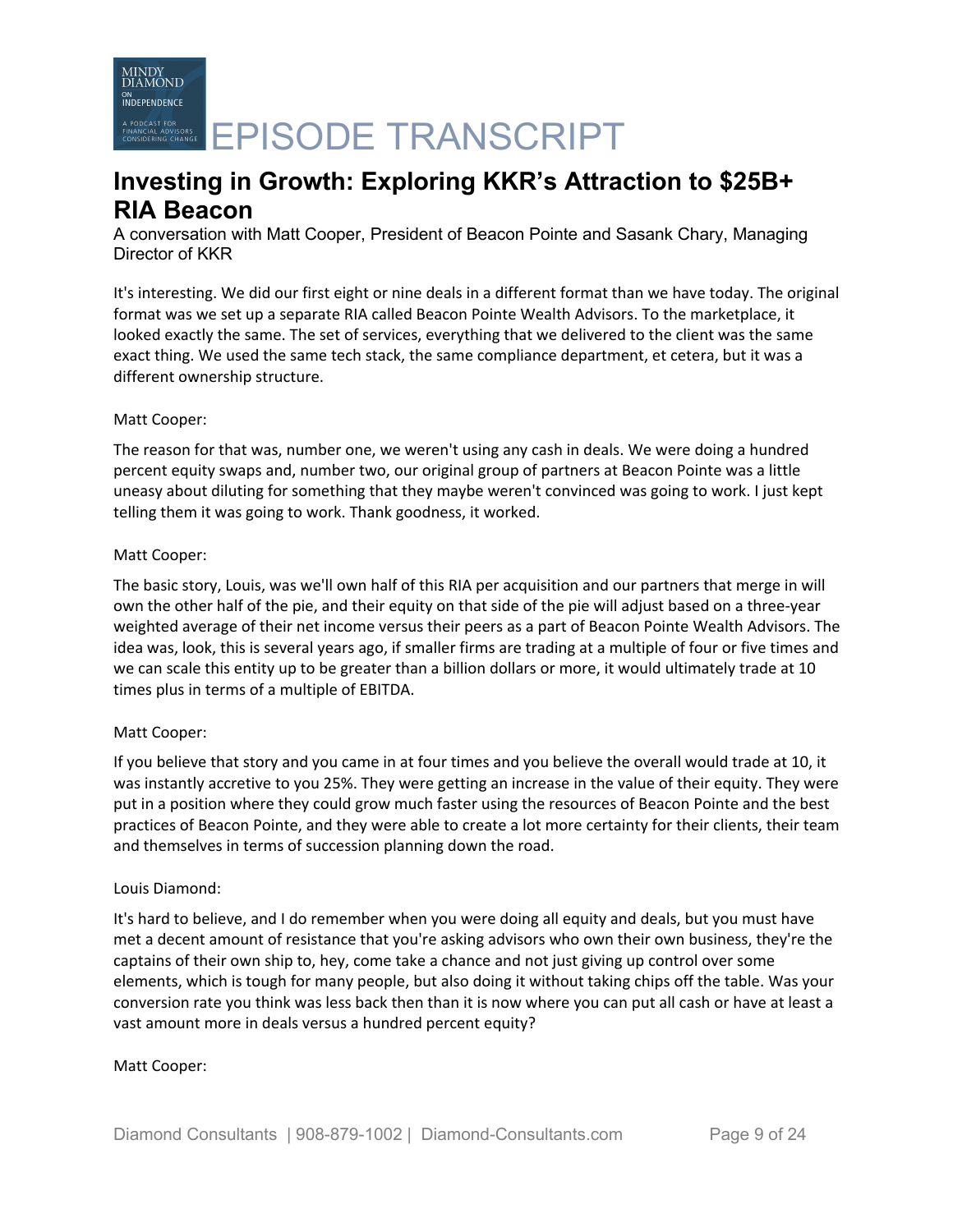**PODCAST FOR**<br>RESPECTIVE CHAVELER **EPISODE TRANSCRIPT** 

# **Investing in Growth: Exploring KKR's Attraction to \$25B+ RIA Beacon**

A conversation with Matt Cooper, President of Beacon Pointe and Sasank Chary, Managing Director of KKR

Well, by the time we did the first private equity transaction in March of 2020, that model was no longer going to be successful in the marketplace because we had so many new entrants that were using large amounts of cash and deals and much more creative structures. It worked really well in the beginning.

## Matt Cooper:

It was interesting because we did take the model. I remember Shannon and I up meeting with the top guys at Schwab institutional, and then I went and met with Mike Durban when he was running Fidelity's RIA unit, as well as the Toms, Tom Bradley and Tom Nally, when they were running TD institutional, just walking them through the model. I'm not sure anybody was convinced that it would actually work. They also were leaning on the paradigm that this would be a great succession tool for older advisors.

## Matt Cooper:

A couple of surprises, one, it did work, and it worked fabulously, and then, number two, the average age of the advisor that was willing to take a leap and merge in and take the Beacon Pointe Wealth Advisors' equity in exchange, the average age was in their mid-40's. It turned out to be a phenomenal growth model, not a succession model, but a real growth model.

# Louis Diamond:

It sounds that way. The structure itself self-selects because the thinking I would assume is if you're using this as a succession plan and you're looking to retire or phase out, you want to be in a... You're trying to find something with more certainty, so likely the Focuses of the world probably did better on the succession side, but the good thing is you got younger advisors who were so growth-oriented and probably most of which are still part of your firm today.

### Matt Cooper:

That's true. That's very true.

# Louis Diamond:

How about today? Today, Beacon Pointe is one of the top deal makers in the industry consistently, as you mentioned in the beginning, the 19 deals over the last little bit, and you're always top of mind for firms who are interested in a potential sale or merger. Can you explain your current M&A approach and how maybe it's changed or adjusted over the years?

### Matt Cooper:

Sure. When we realized that we weren't going to be able to continue really being successful by our definition of success with our old model, we knew that we'd have to bring capital into the firm and we

Diamond Consultants | 908-879-1002 | Diamond-Consultants.com Page 10 of 24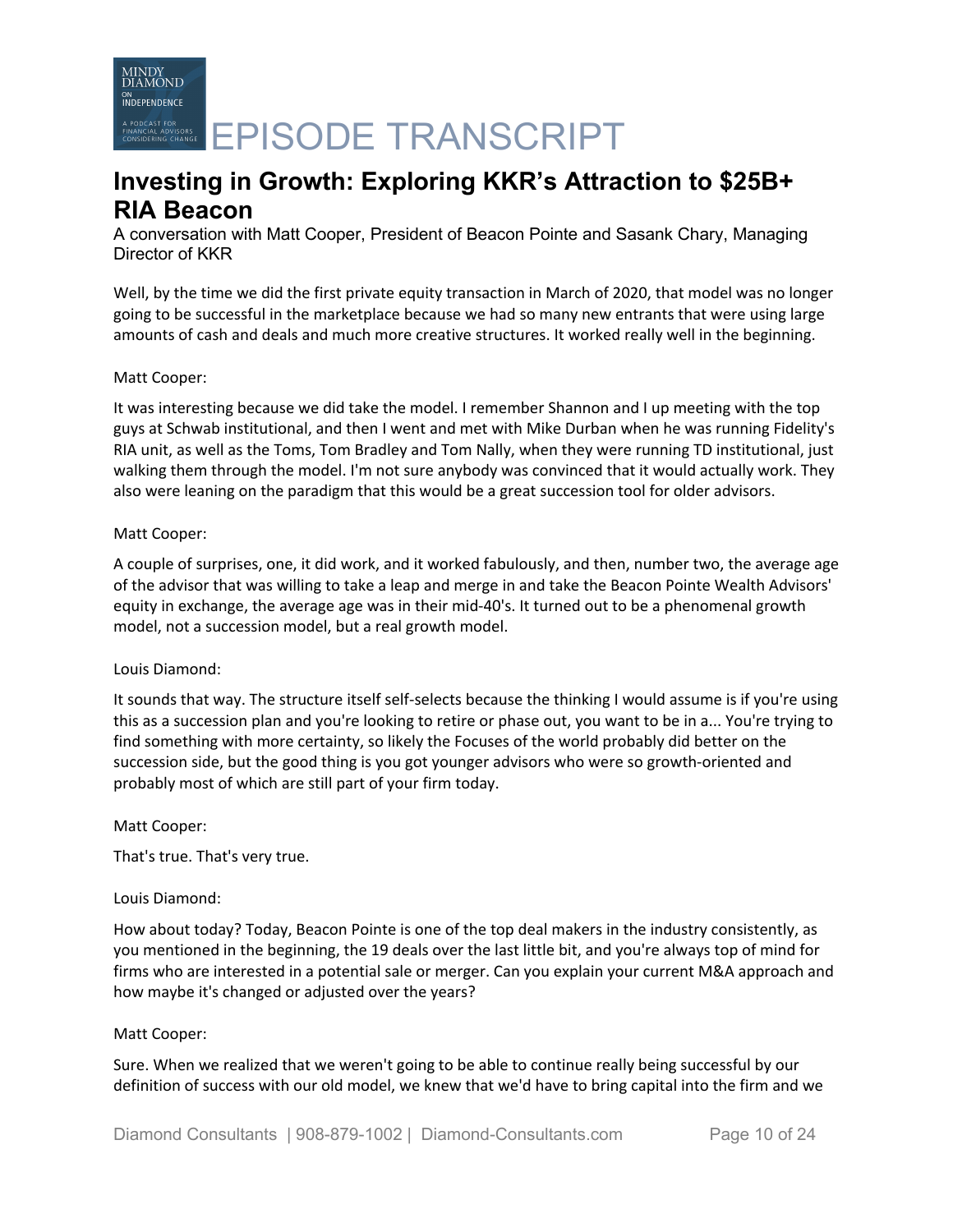A PODCAST FOR CHARGE **EPISODE TRANSCRIPT** 

# **Investing in Growth: Exploring KKR's Attraction to \$25B+ RIA Beacon**

A conversation with Matt Cooper, President of Beacon Pointe and Sasank Chary, Managing Director of KKR

knew that we needed to merge the two underlying RIAs together into one equity, and we needed to have perfect alignment amongst all of the shareholders. We were really close in the old model, but it started to get a little bit out of alignment as it got bigger.

## Matt Cooper:

We also recognized that we had three partners that did want to retire or they wanted to take all of their equity off the table. These were three of the older players. In the end of 2019, we began a process to determine who our capital provider would be. We basically vetted 16 private equity firms down to one, and the one that we chose was Abry Partners. The primary reason for that was they were willing to be a common shareholder with no structure and own dramatically less than half of the business. We wanted a minority owner. We wanted to maintain control and we wanted to have that alignment between all the shareholders, and so we chose Abry.

## Matt Cooper:

Now, the way that we do deals now is more traditional in that it's cash, equity, some earnouts for retention and possibly for growth, so we can be flexible and customize the solution for our potential partners within certain guardrails.

# Louis Diamond:

It still sounds like equity is still a major part of the transaction. Why is that? Do you think it's central to your culture and to your overall value proposition?

# Matt Cooper:

Yeah. Equity is always a part of a transaction, unless it's a senior founder. We have a G2 that's in place going forward. We'd still want the G2 to take equity, but the founder could retire on a hundred percent cash and move on. It's incredibly important for alignment purposes.

### Matt Cooper:

We pride ourselves on being arguably the most collaborative group. When I say that, I mean all of the partners around the country who have taken that equity give us feedback and help us shape and steer the company longer term. We need them to be vested in the same outcome that we're vested in. We need them to be rowing in the same direction that we're rowing and at the same rhythm. It's really important that somebody is not only willing to take Beacon Pointe equity, but they understand it and they're excited about it because they understand what it represents.

### Louis Diamond: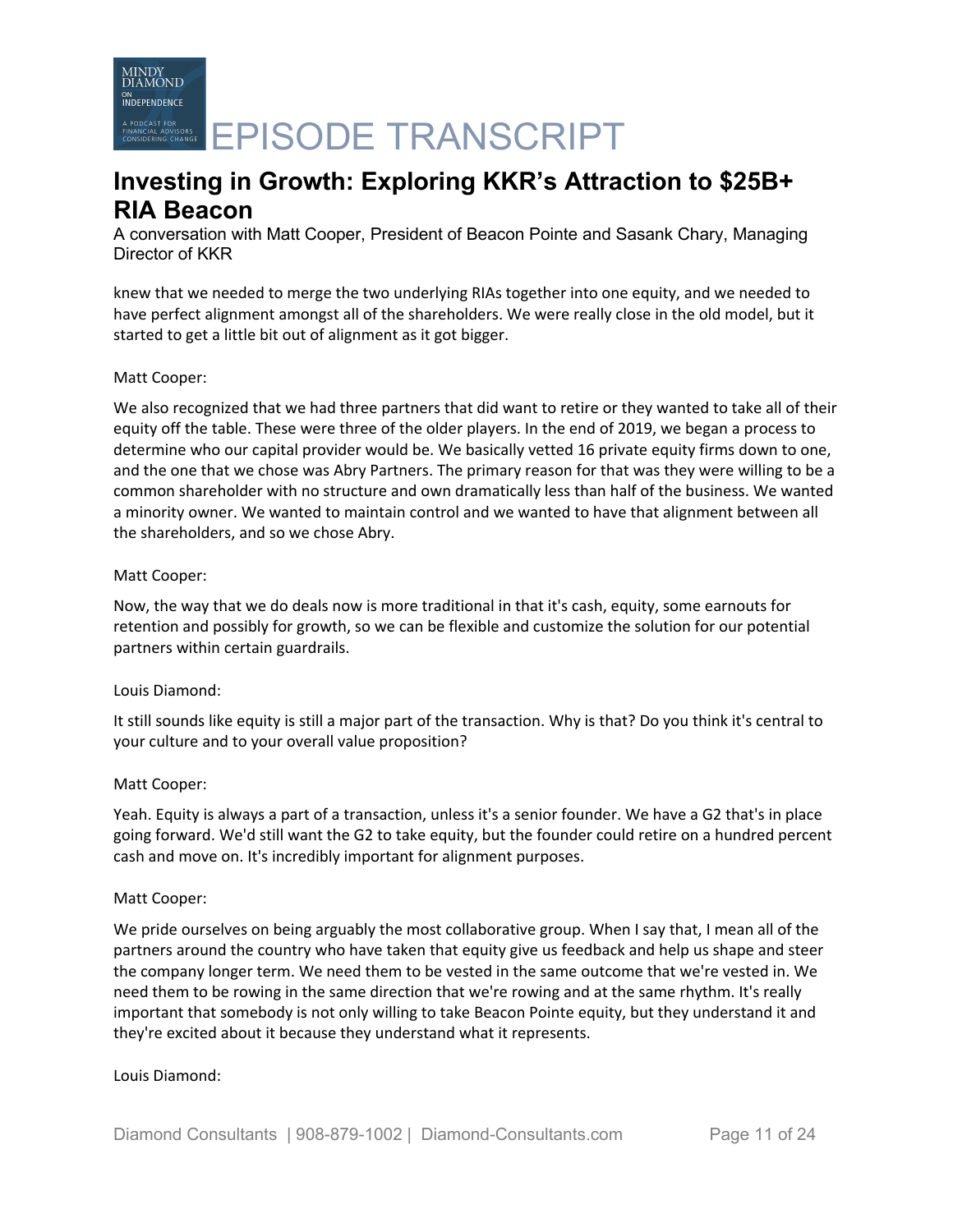**INDEPENDENCE** A PODCAST FOR CHARGE **EPISODE TRANSCRIPT** 

# **Investing in Growth: Exploring KKR's Attraction to \$25B+ RIA Beacon**

A conversation with Matt Cooper, President of Beacon Pointe and Sasank Chary, Managing Director of KKR

Right. If you're talking to a RIA owner, an independent advisor or really any future potential partner, what's the reasons you tell them why they should consider merging their equity with Beacon Pointe's?

# Matt Cooper:

MINDY<br>DIAMOND

We talk to them about, look, if you can merge into Beacon Pointe, you're now diversifying your equity holding. You're owning shares in Beacon Pointe overall, so you're now diversified across 37 offices around the country. Something if happens to you and your office, the rest of your partners around the country are still working hard to drive your enterprise value or your equity value. The risk adjusted return is much greater. Larger firms will tend to have less volatility in the actual valuation multiples as well because they represent something that's most likely going to be around in five, 10 years as opposed to a smaller firm that a lot of things could happen that would affect the long-term outcome for that smaller firm.

## Louis Diamond:

Yeah. That makes complete sense. I like that, the risk adjusted component when you're diversifying your own personal balance sheet. What about though some of the sacrifices that an advisor or firm owner would make as far as freedom and flexibility when selling? Even the most collaborative firms, you're still signing a purchase agreement, and there are still some things that you'll no longer be able to do or no longer have the complete discretion to handle it like you did before entering into a sale. What does an advisor give up, and what do they retain as far as day-to-day autonomy?

# Matt Cooper:

Yeah. That's interesting. There are two big Es when we have these conversations. The first one is economics. That's easy. We can spreadsheet that. We can talk about risk, reward, trade-off, all that kind of thing. The other E is all around control, and this is where we spend most of our time because Beacon Pointe is a fully integrated model, which means a rebranded Beacon Pointe. They come on to our tech stack. They use our investment platform, which is very broad and deep, but it's still a change for them.

### Matt Cooper:

The conversations that I have are around control and around understanding that, if we're able to give up a little bit of control over things that we think are so important in the short term, we're actually going to gain a lot more control about long-term outcomes and what's ultimately going to transpire over the next 5, 10, 15, 20 years, because the business and the industry is evolving so fast that you want to be in a larger format.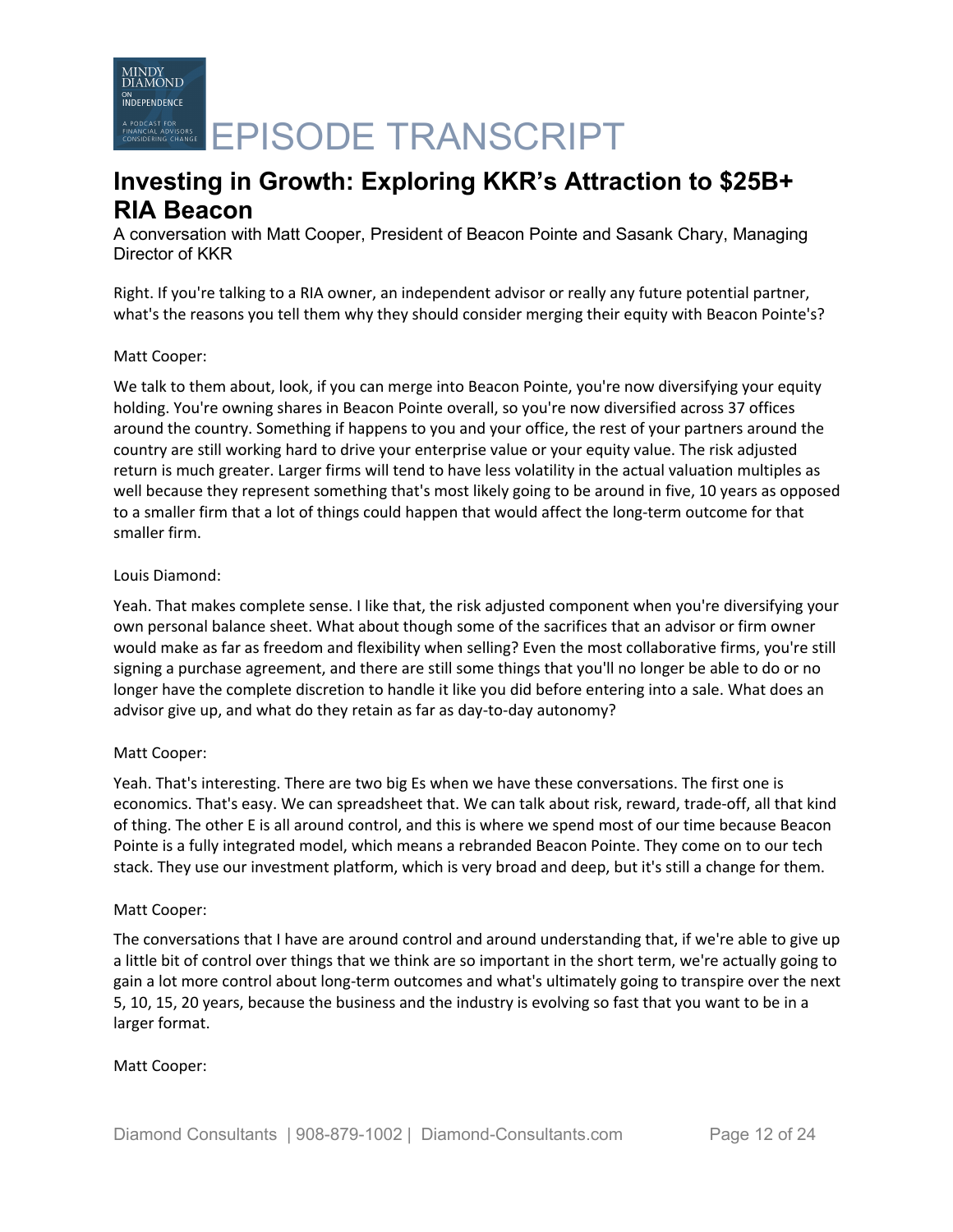A PODCAST FOR CRASH CRASH CRASH CRASH CRASH CRASH CRASH CRASH CRASH CRASH CRASH CRASH CRASH CRASH CRASH CRASH

# **Investing in Growth: Exploring KKR's Attraction to \$25B+ RIA Beacon**

A conversation with Matt Cooper, President of Beacon Pointe and Sasank Chary, Managing Director of KKR

Scale is so important. You want to have a lot of other smart people around you and helping come up with the best answers. That's a good point. I mean, at Beacon Pointe, we would tell you we don't have all the answers. I mean, we have 20 years of mistakes that really help inform us, but what we do have are 40-plus really bright partners in the room with us along with a world-class partner in KKR that's helping us get to the right answer on things.

# Louis Diamond:

Yeah. I like that, and it's humility, to know you don't know everything. I know from experience that an advisor does have a higher degree of day-to-day autonomy on your platform than many of the firms you're probably bidding against on deals. It has to be vetted out, but there's always a happy medium between being in a complete conformance model to just having a loose Confederation of affiliated advisors. I really think, from personal experience, that Beacon Pointe sits right in the middle for what it's worth.

## Matt Cooper:

Thank you. I mean, it is one way of doing things at Beacon Pointe, but that one way has been generated by the collaboration of everybody in the firm. Everybody has a voice. Everybody's voice is heard. We don't act on every idea, but we do try to find the best ones and make them work for everybody.

# Louis Diamond:

Excellent. Okay, so let's talk about the exciting stuff. You mentioned the initial relationship with Abry Partners where it was announced in the press in March of 2020 that Beacon Pointe was opting to sell minority interests to the firm. You hit on some of the thinking behind it about wanting to put cash in deal structures, buy out some retiring partners. What else though has external capital enabled you to do differently, because a lot of advisors who are probably listening grapple with keeping control and keeping longer-term economics for themselves, but weighing that against the benefits that a sophisticated third-party investor or capital partner might bring to the table?

### Louis Diamond:

I'm curious, just your thinking at that time, was it just the need for capital to have cash and deals and to buy out partners or was there more to the thinking?

### Matt Cooper:

There's definitely more to the thinking. I think that the cash is the obvious one and being able to invest where we need to invest in the business, but almost every firm in our space originated as some form of practice. It's a cottage industry, highly fragmented. We all grew up as advisors first. We weren't people that were former CEOs of large enterprise-scale businesses that are now coming into the RIA space. We

Diamond Consultants | 908-879-1002 | Diamond-Consultants.com Page 13 of 24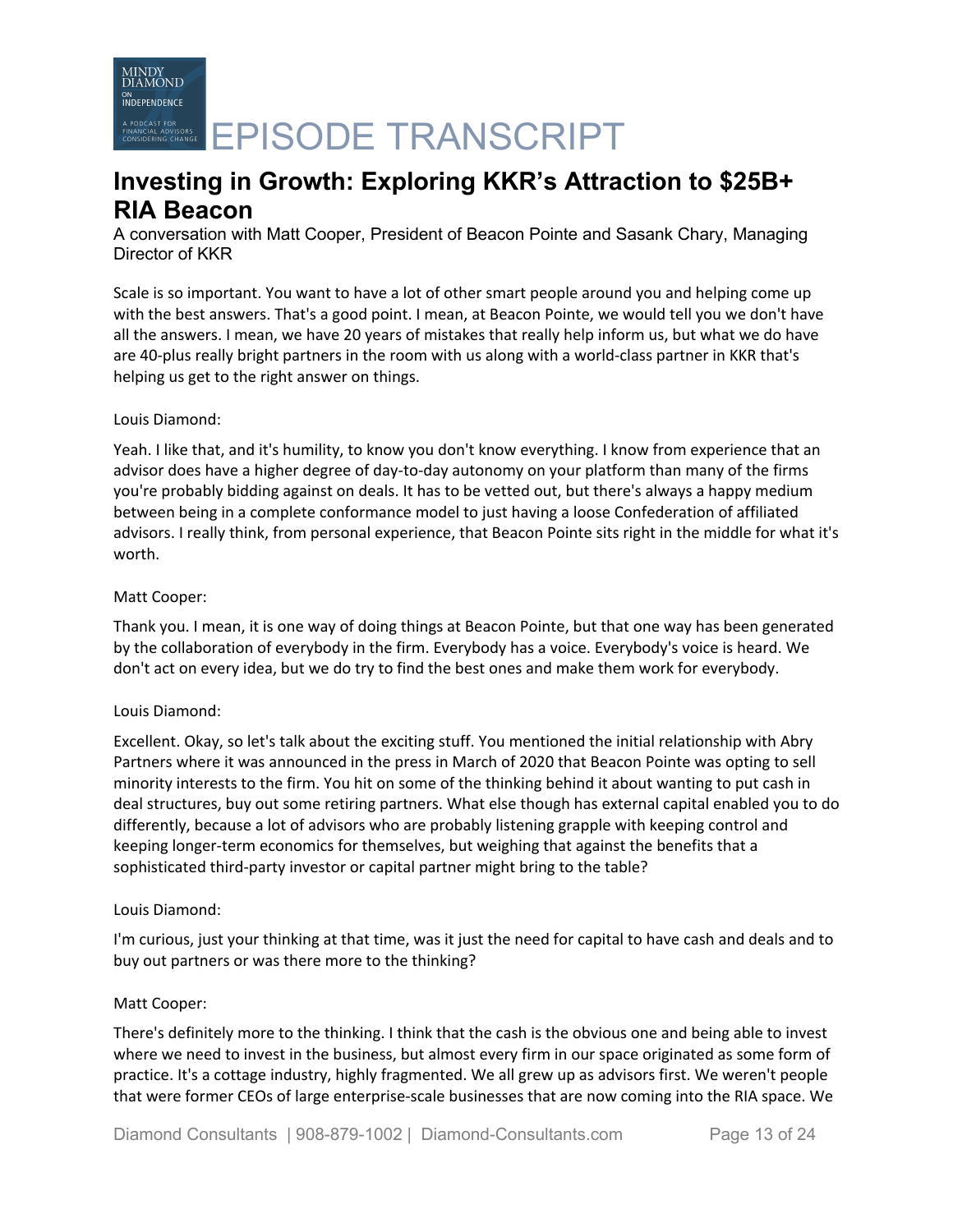MINDY<br>DIAMOND **INDEPENDENCE** A PODCAST FOR CHARGE **EPISODE TRANSCRIPT** 

# **Investing in Growth: Exploring KKR's Attraction to \$25B+ RIA Beacon**

A conversation with Matt Cooper, President of Beacon Pointe and Sasank Chary, Managing Director of KKR

knew that what got us from where we were to 9 billion or whatever it was when Abry came in, that kind of thinking, that linear thinking wasn't going to get us from 9 billion to 90 billion, so we wanted the additional brains in the room to help us think more at scale.

# Matt Cooper:

I have to tell you, Abry was a great partner for the seven quarters that they were our partner. Obviously, the results speak for themselves, and that's why they were able to exit so early. KKR takes that thinking to a whole different level in terms of scaling the business.

## Louis Diamond:

Right. That's a great segue to the next segment, which is much more focused on KKR and the future of Beacon Pointe. In November of 2021, KKR took out Abry or Avory as your private equity partner with Beacon Pointe still owning the majority of the equity. What led you to KKR at that time?

### Matt Cooper:

There were a few reasons why we chose KKR, and there were 12 private equity firms in that process. Goldman Sachs ran a very orchestrated process. We met with everybody over fireside chats over the summer of last year. We reduced that original number down to six where we received bids, and then we had three finalists in the mix, KKR being the winner.

# Matt Cooper:

What drew us to KKR were a few things. Number one, the team is great. I mean, it's a great group of people, Sasank being one of them, the willingness of KKR to be a common shareholder. When you hear about these top taking multiples in the marketplace, these 20-plus multiples for large platforms, they typically come with some amount of structure, sometimes a lot of structure, in terms of preferences for the private equity investor. KKR said, "No. We'll be a common investor in Beacon Pointe just like the rest of the shareholders," so they're in the same economics that we're in.

### Matt Cooper:

Number two, when we went across the shareholder base and talked to everybody about how much liquidity they would want as a part of the KKR transaction versus how much equity they wanted to roll forward, virtually, to a person, with the exception of one person who retired, everybody else sold less than half of their interest. That resulted in KKR actually owning a little bit less than half of the business, and they were comfortable with that as well. In fact, they liked the idea that the Beacon Pointe team and everybody across the country was so fired up frankly about the future of the business.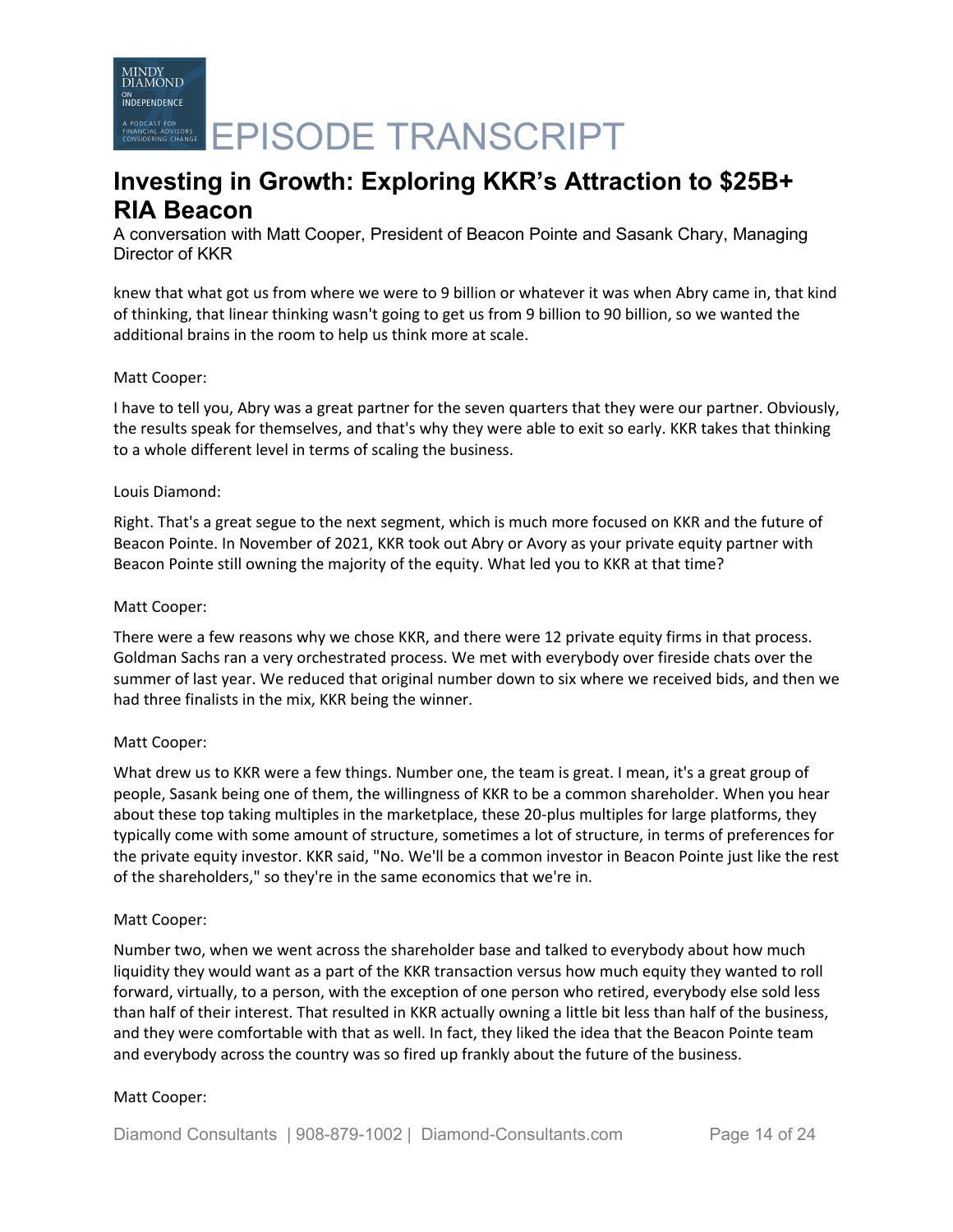A PODCAST FOR CRASH CRASH CRASH CRASH CRASH CRASH CRASH CRASH CRASH CRASH CRASH CRASH CRASH CRASH CRASH CRASH

# **Investing in Growth: Exploring KKR's Attraction to \$25B+ RIA Beacon**

A conversation with Matt Cooper, President of Beacon Pointe and Sasank Chary, Managing Director of KKR

Number three, they've got a group called Capstone that we can draw on the resources there in any vertical business. In particular, digital marketing happens to be a hot one for us right now, and so we're interacting with them and their group of resources there at KKR. Then, finally, we had the opportunity to talk to a KKR partner named Peter Stavros. He was in the Wall Street Journal I think five weeks ago for this particular initiative. What he had done and KKR had done leading the research on the wealth gap for people who own equity both in publicly traded companies as well as private companies, and so all the previous research on the wealth gap and society has been done on home ownership versus non-home ownership.

## Matt Cooper:

KKR did the work on equity ownership in companies, both public and private, and what they determined was the wealth gap could be as much as 10 times greater for those who own or don't own equity in a privately held business. They began to promote broad-based employee ownership across their portfolio companies and take that thinking to the PE community at large and really, really push for broader ownership in companies. That was always something that was attractive to Shannon, myself and all the other partners at Beacon Pointe. They were those four things in general that led us to pick KKR.

# Louis Diamond:

Yeah, it sounds like they kind of hit the nail on the head, too, with keeping alignment with the core part of the value proposition for Beacon Pointe, which was employee ownership, and also it's very interesting that you were still able to retain... or you and your advisor partners were still able to retain more of the economics than KKR was. Obviously, KKR is the brand in the private equity industry, or at least one of the top two or three, that someone might think of. As you've developed the relationship with the team, was there anything that you've been surprised by?

# Matt Cooper:

Really no. They're extremely thoughtful. I can tell you, when we're reviewing a potential M&A transaction, Abry had their typical questions, three or four or five questions, and let's just say KKR may have seven or eight, but they're interesting. They make me stop and go, "Wait a minute. I didn't even think of that. I don't know. I'll get the answer." They're making us better, but in a very soft, positive way. Now, it's early. It's very early in the relationship, but I mean we've seen nothing but just great indicators throughout the way.

### Louis Diamond:

Last question for you before we flip it over to Sasank. What are some things that KKR is helping you achieve that wouldn't have been possible otherwise?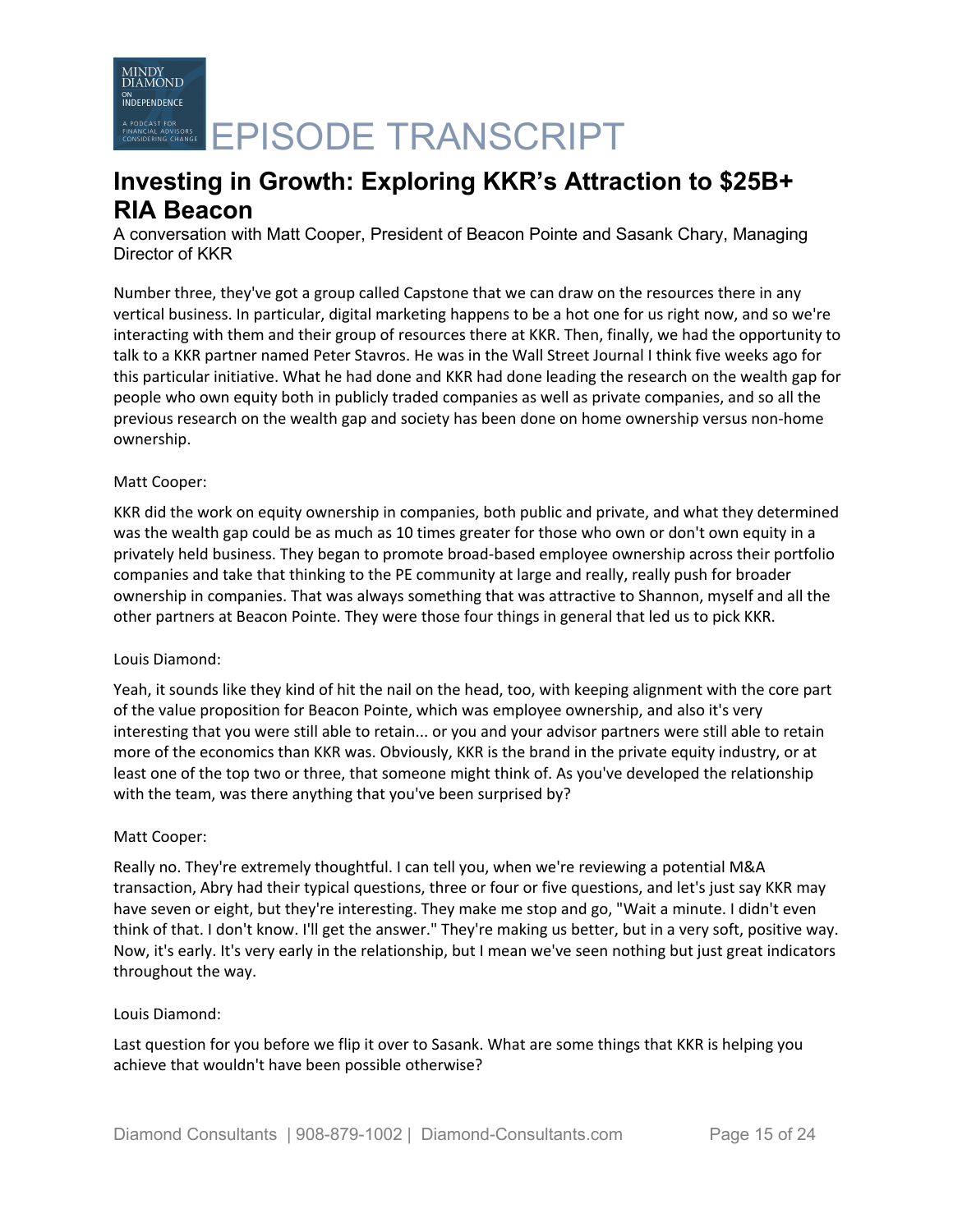

A PODCAST FOR CRANSCRIPT

# **Investing in Growth: Exploring KKR's Attraction to \$25B+ RIA Beacon**

A conversation with Matt Cooper, President of Beacon Pointe and Sasank Chary, Managing Director of KKR

## Matt Cooper:

KKR's thoughts are around how do we scale this business from a \$25 billion business to a \$250 billion business? What needs to happen along the way to get there? The same way that we give our clients confidence to make decisions around the business, they give us confidence to make decisions around certain hires that we need to make, investments in technology that we need to make.

### Matt Cooper:

When you grow a business from zero assets to where we did and you bootstrap it from 2002 until 2020 in the process by reinvesting your capital back in the business over and over again, you get into a pattern of making decisions that's really cost-focused as opposed to investment-focused. They're giving us the confidence to really make the investments where we need to make the investments at an even faster pace than we ever have in the past.

## Louis Diamond:

That's some lofty ambitions you got there, Matt. You better end this podcast early so you can get back to work.

### Matt Cooper:

Thank you.

# Louis Diamond:

All right. Sasank, thank you for hanging with us here. Let's turn the line of questioning over to you. We'd love to hear about KKR's thoughts on the RIA space in general. I know, a number of years ago, KKR was one of the investors in Focus Financial Partners, so maybe that's part of it, but we'd love to hear just overall broad thinking on the attractiveness or the thesis behind the RIA space, and then we'll turn it to what you saw in Beacon Pointe in particular.

# Sasank Chary:

Yeah. Sure. As you alluded to, it's a space we've invested in over time both here in the US, and not the RIA space exactly because the regulatory model are different across the globe, but wealth management in general is something that has been a theme for us globally, in Australia and Europe and, of course, here in the US. There's a lot of parallels across the globe that drive our interest. The client need is real. The demographic trends are real. I don't need to rehash it for this audience. You guys are all quite aware of it. The market opportunity is just tremendous.

### Sasank Chary: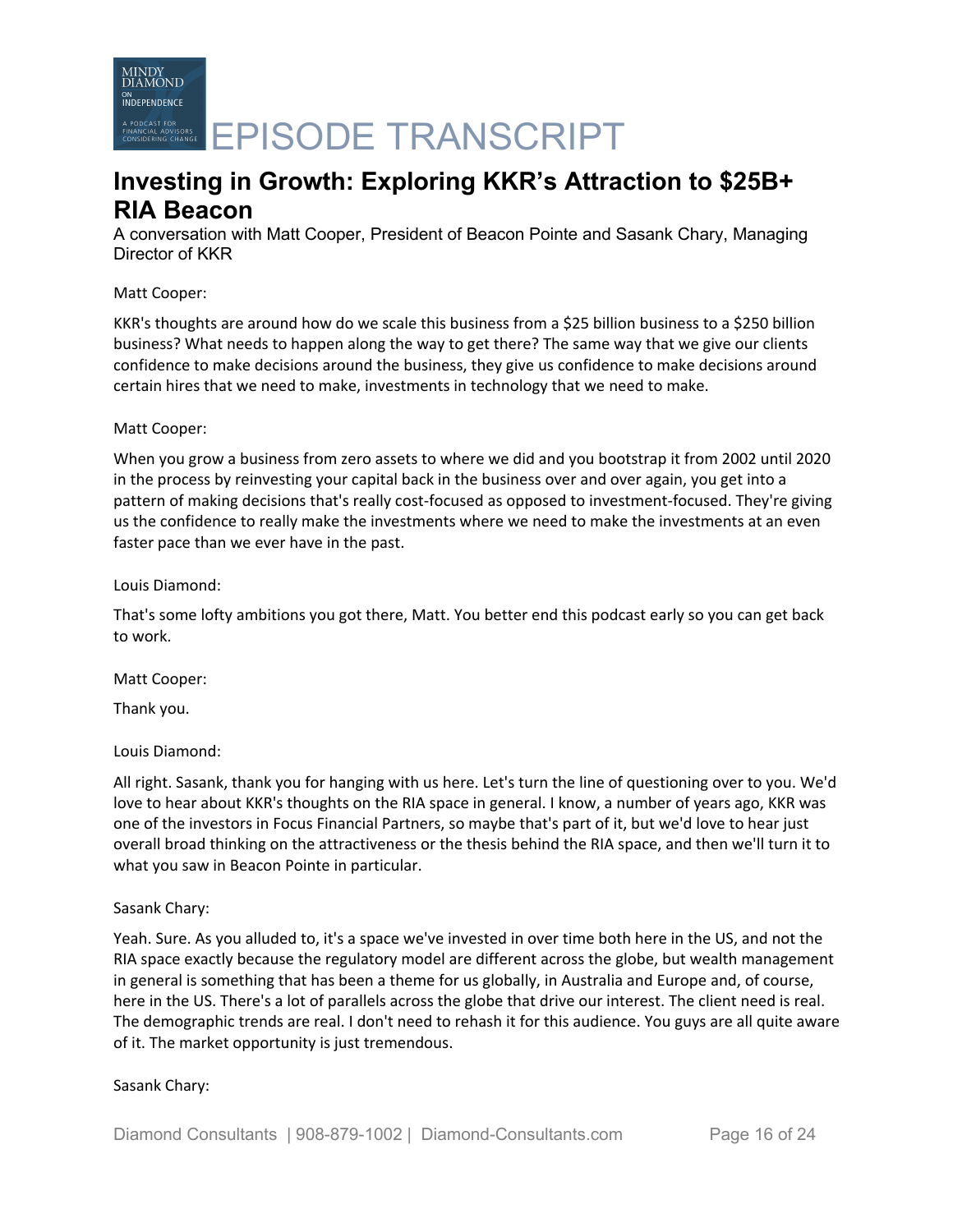A PODCAST FOR CRASH CRASH CRASH CRASH CRASH CRASH CRASH CRASH CRASH CRASH CRASH CRASH CRASH CRASH CRASH CRASH

# **Investing in Growth: Exploring KKR's Attraction to \$25B+ RIA Beacon**

A conversation with Matt Cooper, President of Beacon Pointe and Sasank Chary, Managing Director of KKR

When you think about the value chain of asset and wealth management and where the most important work is happening, the most valuable work for the client, it is at that relationship that an advisor has with the client, maybe leveraging technology, but that relationship advisor has with the client. You can find this across a number of channels, but I think it's in its purest form in the RIA channel, and then, when you layer on top of that the fragmentation of the market and the opportunity for smart, valueadded consolidation, it's even more attractive. A combination of tremendous tailwinds plus a consolidation opportunity is what draws us to the space.

# Sasank Chary:

When you think about the RIA business and you look at the metrics that all investors look at, it's hard to think of a better business in terms of client retention, net organic growth from existing clients so you have 98-plus percent retention largely driven because you're solving problems for clients and beyond just investments, but around planning and advice, et cetera, and increasing wallet share, growing not only with the market, but beyond that, and that translates into great financial performance as well.

# Louis Diamond:

Yeah. It's very, very interesting to hear your perspective, but what about risk factors? Anything that steered you away from the RIA space, or do you have to have the pros and cons list before you're entering a relatively new market segment for the firm?

# Sasank Chary:

Yeah. Not necessarily a new segment for the firm, but there certainly are risk factors in every business. When we think about the RIA industry, the key risk that we do focus on is making sure firms don't get complacent. The RIA space will need to continue to evolve, will need to continue to deliver more and better solutions for their clients, will need to continue to adopt and leverage technology to do that and maintain the privilege position that they have with clients.

# Sasank Chary:

I mean, there are certainly other risks around the market can go up, it can go down, but we're long-term investors and it's on our mind, but we're much more focused on continuing to deliver a good product and service for the client to maintain that advantage position.

### Louis Diamond:

Exactly. You picked your partner in Beacon Pointe, so can you talk about what your team found attractive about investing in Beacon Pointe? I'm sure you've looked at hundreds and hundreds of potential platforms to partner with. Obviously, it has to be a good match both on the buy side and the sell side, but, given KKR's standing in the marketplace, Beacon Pointe couldn't have been the first firm

Diamond Consultants | 908-879-1002 | Diamond-Consultants.com Page 17 of 24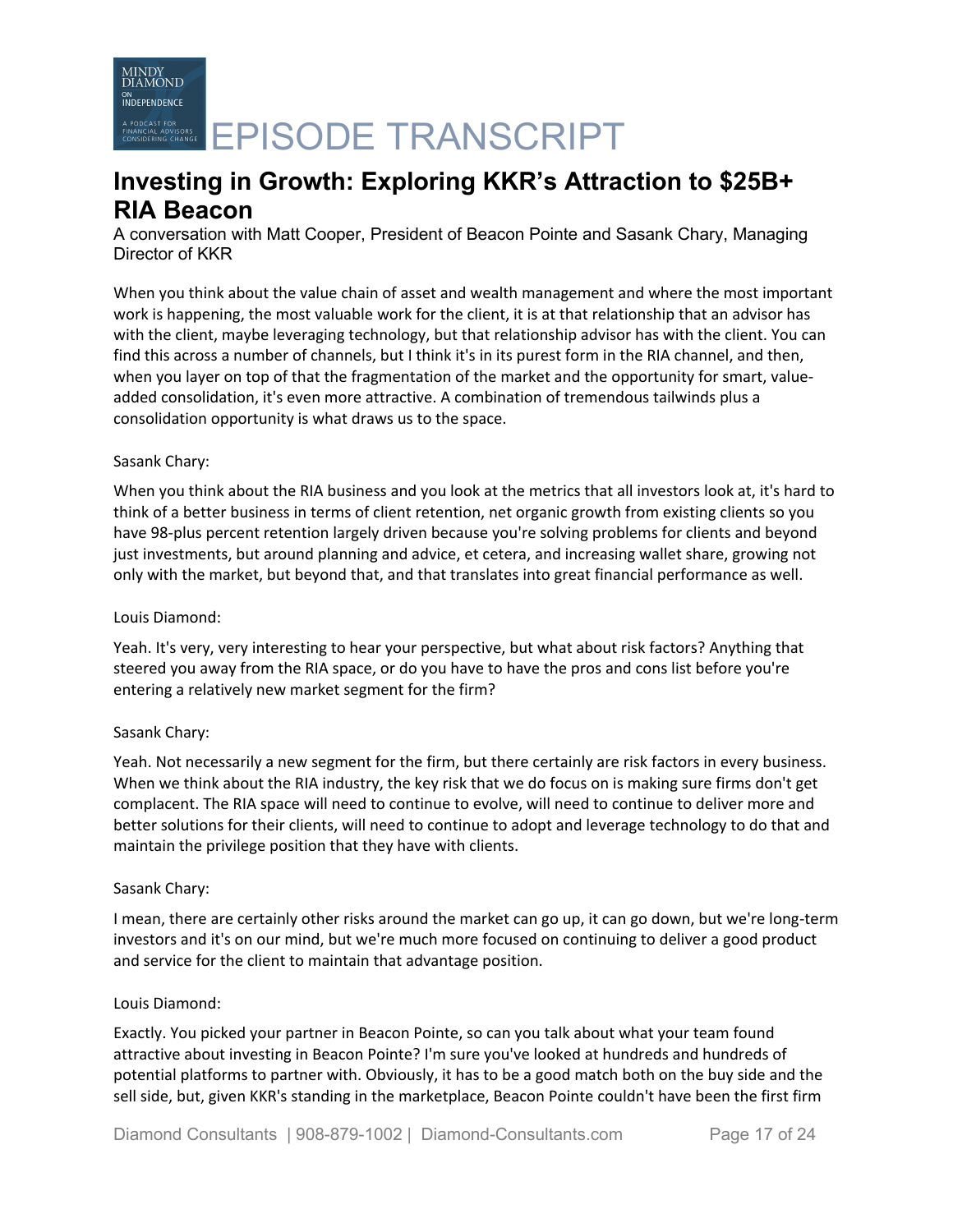A PODCAST FOR CRANSCRIPT

# **Investing in Growth: Exploring KKR's Attraction to \$25B+ RIA Beacon**

A conversation with Matt Cooper, President of Beacon Pointe and Sasank Chary, Managing Director of KKR

that came across your desk. What was it that led you to jump with both feet in into a partnership with Matt and Shannon and their team at Beacon Pointe?

## Sasank Chary:

It's a few factors. I mean, the first time we met Matt and Shannon and the team, there was definitely an alignment around just the way we saw the industry and the growth mindset. You heard Matt talk about their aspirations for the business over time. We love the industry, and we were looking to find a firm to partner with that had a similar vision of what the future could look like, and we're delighted to have the opportunity to partner with Beacon Pointe. Then, if you get under the hood and look specifically at what are those ingredients that we think make Beacon Pointe a great firm to partner with that can be one of the winners, one of the real national platforms in the RIA space, clearly, three pieces, and it really goes back in our mind to some of the history that Matt provided.

## Sasank Chary:

The firm's been around for 20 years, most of that time without outside capital, which I think created a need for them to really hone in on the culture, hone in on the platform and the technology so they had a real value proposition to offer to advisors. The first piece is the platform, a centralized approach with the appropriate amount of flexibility around it that you were alluding to before, but a centralized approach and operations and technology that will help advisors do their job better, grow more quickly.

# Sasank Chary:

The second piece is the organic growth track record. Beacon Pointe has grown double digits organically, meaning, excluding the benefit of market for a long time across geographies. That was important to us as well to see it across geographies because you'll often find a firm that, in one market, they've done very well over time, but they haven't gotten to the point where they've replicated it across multiple markets in the country. Beacon Pointe has certainly done that.

### Sasank Chary:

The third piece is M&A. Matt gave you a little bit of the background around their M&A model going back over a decade, but there's a real track record of success, a real process around vetting candidates or potential firms to partner with and bringing them in and incorporating them into the Beacon Pointe model in a really effective way. That combination of platform, organic growth, M&A growth and the culture of the organization and the growth mindset of the organization creates in our mind a pretty interesting, virtuous cycle of success that can get accelerated over the next five to 10 years.

### Louis Diamond: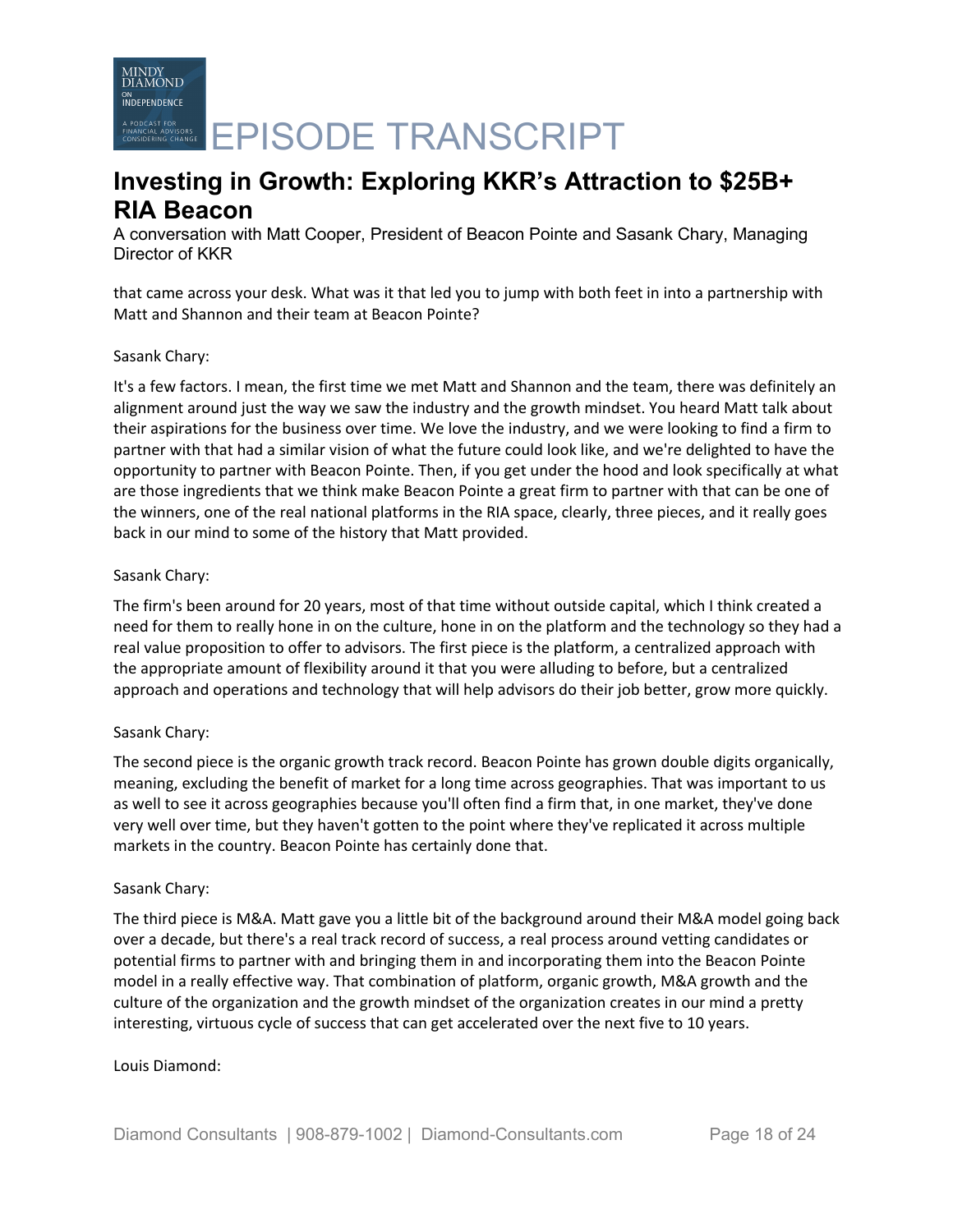A PODCAST FOR CHARGE **EPISODE TRANSCRIPT** 

# **Investing in Growth: Exploring KKR's Attraction to \$25B+ RIA Beacon**

A conversation with Matt Cooper, President of Beacon Pointe and Sasank Chary, Managing Director of KKR

Well said. I love that. Thank you very much for sharing. Okay. Sasank, we'd love to get your thoughts on just valuations. Right now, as we're recording this episode in the end of this second quarter of 2022, valuations for RIAs are certainly high. Markets are going through a bit of a rough patch, but we've definitely seen a pretty large uptick in valuations for well-run, registered investment advisory firms. I'm curious, where do we go from here? Any thoughts on this segment being in bubble territory, or do you see valuations still having some room to run?

# Sasank Chary:

Yeah, it's a good question. First, to address the bubble territory part of the question, a bubble implies something is going to burst. Bubbles I think historically are created in environments where there's no fundamental supporting the valuation so, when we look at this space, none of those dynamics exist. The fundamentals are tremendous. There's too few advisors relative to the demand for advice. The business characteristics I alluded to before are phenomenal. We think valuations for the wealth management space will always be at a premium relative to the average business certainly.

# Sasank Chary:

Where valuations are going specifically, I'm not sure I know or we know exactly. Certainly, we've been in an environment where valuations for all sectors have been higher than historical averages as a result of perennially low interest rates and other factors, and that can certainly ebb and flow, but when you think about the business model itself, like I said, we believe it's one that will always command a premium valuation because of the fundamentals of the business and because of the market opportunity.

# Louis Diamond:

Yeah. I like that line of thinking, and I think you're right. No one has that crystal ball, but you look at the fundamentals of the industry and, as long as those continue to stay true, then that's the answer.

# Louis Diamond:

Let's talk about some of the... and I have air quotes up... you can't see me... but the perils of private equity in the industry. It's probably a somewhat misunderstood type of investor. When advisors often hear private equity, they think cost cutting and corporate raiders and more like the Michael Douglas character in Wall Street versus less of a partner that Matt described earlier. What would you tell to an advisor who's considering selling their business to a company like Beacon Pointe or to another private equity-backed firm? How would you either counteract that claim or maybe validate their thinking?

# Sasank Chary:

Yeah. I think there is a perception of private equity that exists that you alluded to, but the reality is we are in the business of investing in great businesses and trying to find ways to help and make them even

Diamond Consultants | 908-879-1002 | Diamond-Consultants.com Page 19 of 24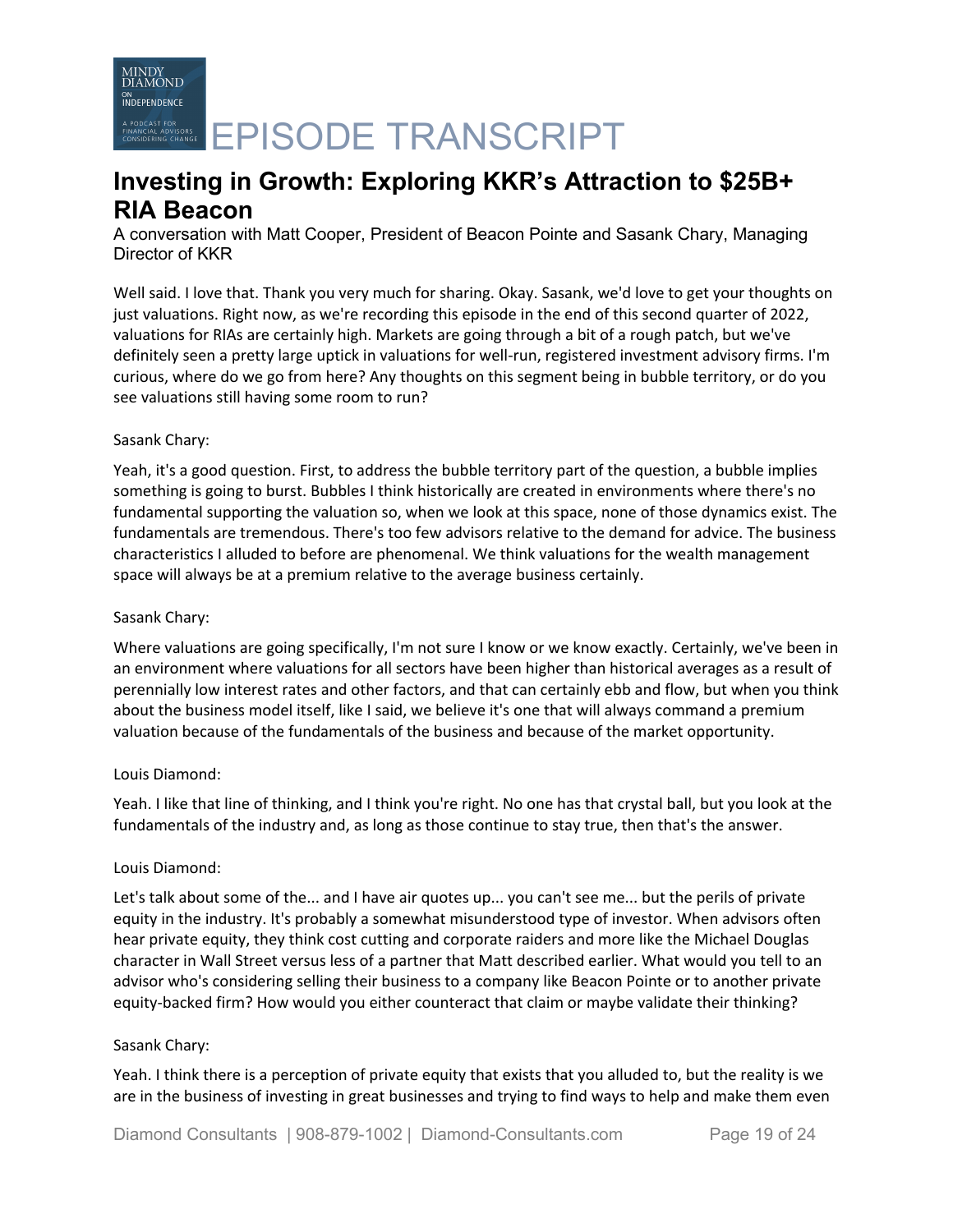A PODCAST FOR CHARGE **EPISODE TRANSCRIPT** 

# **Investing in Growth: Exploring KKR's Attraction to \$25B+ RIA Beacon**

A conversation with Matt Cooper, President of Beacon Pointe and Sasank Chary, Managing Director of KKR

greater over time, and that is really driven largely through growth particularly in a market like wealth management where there is such a tremendous opportunity.

## Sasank Chary:

A company like Beacon Pointe that's at an inflection point where this is the time to invest in growth so there's very much a growth orientation, the types of things we talk to Matt and Shannon and the team about all relate to, and some of these Matt alluded to, things like how do we build the best data infrastructure possible so we have a real-time pulse on what's going on and the business can make better decisions? How do we invest in digital marketing? How do we invest in certain client segments or in products and services that serve certain client segments?

## Sasank Chary:

We as a firm will try to leverage learnings that we have across other industries and other portfolio companies that may be relevant or, if we can help, we can certainly try to point the team in the right direction or bring some other expertise to the table from outside of KKR. That's our mindset.

### Sasank Chary:

In terms of advice though, I'd say that an advisor or a firm thinking about selling to Beacon Pointe or another PE-backed firm should do due diligence and really talk to other advisors who are there and understand what the culture is like, what it's like to have PE ownership and get a real feel for it. I think, if they do that certainly at Beacon Pointe, they'd find an organization that is not focused on what the Michael Douglas character would be focused on, but much more focused on building the best national RIA platform that we could possibly be.

# Louis Diamond:

Yeah. I like that answer, and I agree with you. You have to talk to others that have done it. Like with anything, you can make broad generalizations about brokers or RIAs. There probably is maybe some firms that may be like the Michael Douglas character, but others like KKR it seems that aren't about controlling the business or extracting cost energies. It's much more about how do we grow this business. Like with anything, advisors have to pick their partners wisely and align with those who think in a similar way and who are trying to get to a similar spot that they are.

### Louis Diamond:

Matt, let's bring you back into the conversation. I just have two more questions before we wrap today. A ton of firms and even advisors that aren't independent yet, but they're thinking about their business plan of going independent, have the goal of acquiring firms, but very, very few are able to pull it off. For every, probably, just a guess, three that endeavor to be an acquirer, maybe one is able to even pull off

Diamond Consultants | 908-879-1002 | Diamond-Consultants.com Page 20 of 24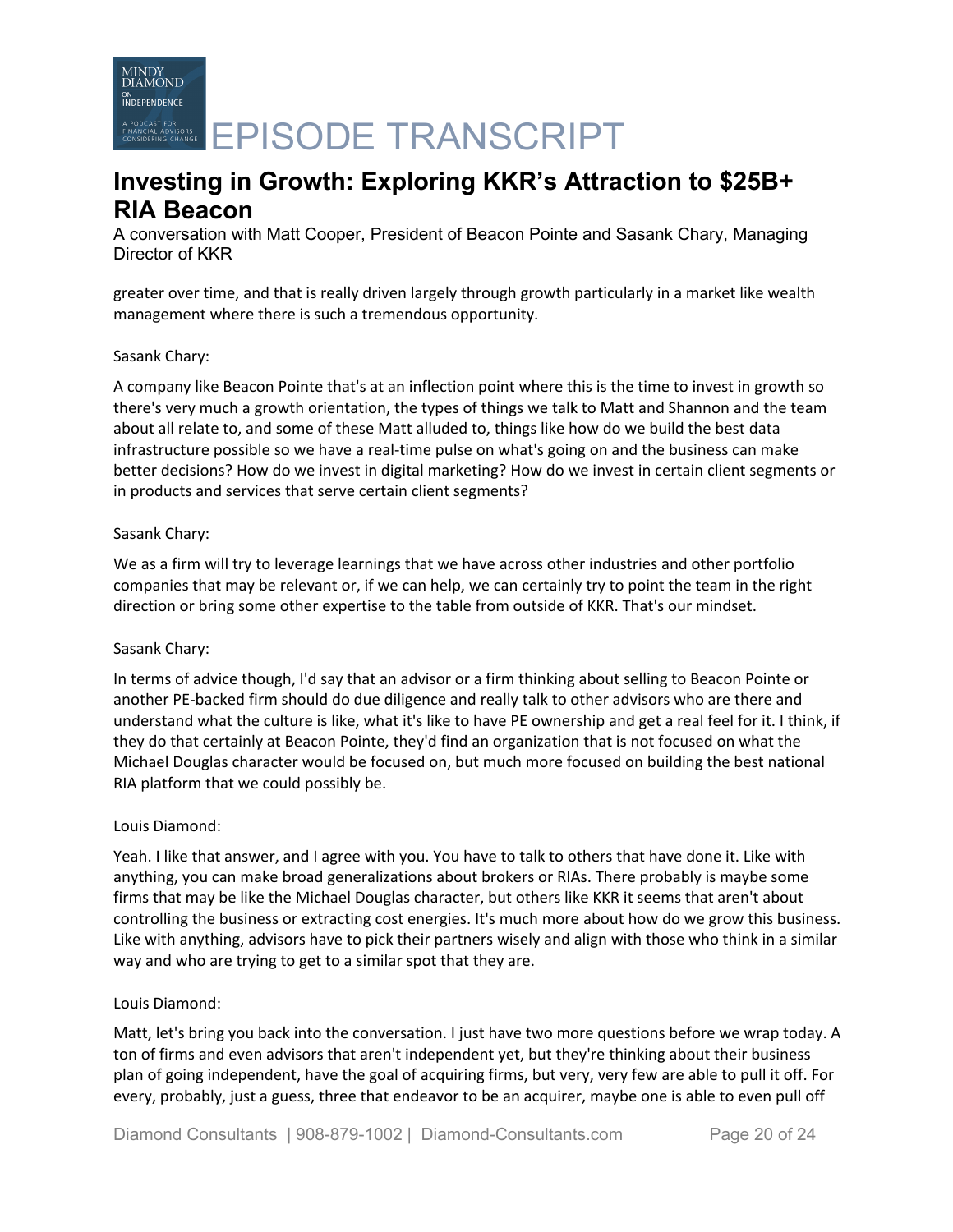A PODCAST FOR CHARGE **EPISODE TRANSCRIPT** 

# **Investing in Growth: Exploring KKR's Attraction to \$25B+ RIA Beacon**

A conversation with Matt Cooper, President of Beacon Pointe and Sasank Chary, Managing Director of KKR

one deal. What would be your advice to advisors or independents who have the goal of acquiring? What's one or two things you'd share with them? Not that you want to create new competitors, but in the spirit of abundance and helping the industry, what would you say to that?

## Matt Cooper:

I would say that it's not a hobby. It looks good on paper. It makes sense. The economics are accretive, but it's something that requires an immense amount of focus and requires focus from the senior-most people in the firm. An RIA owner likes to be approached by another RIA owner when they start talking about selling their life's work to another firm. You really have to dedicate the right people, and they have to have a focus on it.

## Matt Cooper:

Now, that said, it creates a tremendous opportunity cost if you're not successful because, when you think about the lifetime value of a client, when you bring in a client that generate revenues which results in EBITDA and has a multiple applied to it all, the time that you spend out there trying to do M&A, if you're not successful, that's time that could have been spent bringing in individual clients because, typically, the senior principals are the best rainmakers. I would say, if you're going to do it, understand the risk that you're taking and the potential trade-off if you're not successful, but if you're going to do it, focus on it and have the right people focused on it.

Louis Diamond:

Yeah. In other words, all in or all out.

Matt Cooper:

Yeah.

# Louis Diamond:

Sasank, how about you, advice for a firm looking to be an acquirer? Thinking through your playbook for evaluating the next Beacon Pointe, what are ways that a firm can set themselves up or go to market that would make them a potential partner of yours in the future?

### Sasank Chary:

Yeah, it's a great question. To piggyback a little bit on what Matt said, it's not being a tourist and having a real process and team around it. We invest in really two types of businesses that can be acquisitive. One is a business that occasionally makes an acquisition that's highly strategic every couple of years and,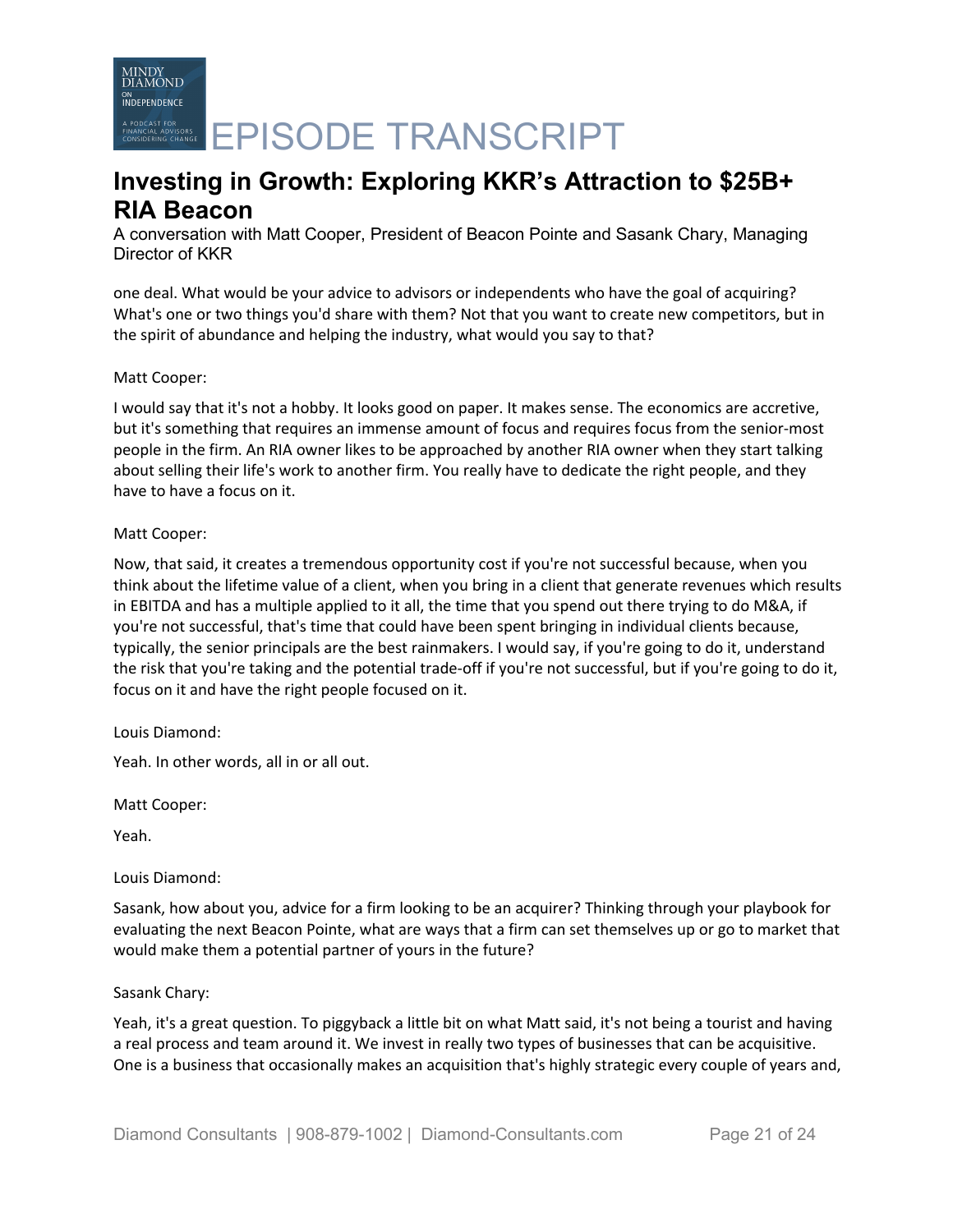**INDEPENDENCE PODCAST FOR**<br>RESPECTIVE CHAVELER **EPISODE TRANSCRIPT** 

# **Investing in Growth: Exploring KKR's Attraction to \$25B+ RIA Beacon**

A conversation with Matt Cooper, President of Beacon Pointe and Sasank Chary, Managing Director of KKR

in that case, that's often managed out of a corporate development function who, amongst other things, will focus on M&A.

# Sasank Chary:

MINDY<br>DIAMOND

The other one is like Beacon Pointe where M&A is part of the business model. To do that effectively, the company really needs to own it and have a process around it, a process around sourcing, a process around vetting, a process around integration, and really treat it as a business line because it is one. That would be my advice in this industry and other similar industries, to treat it like anything else. Organic growth requires a certain level of focus and attention, so does M&A.

# Louis Diamond:

All right, so last line of questioning here, let's call on Matt for this one. Five years from now, what do you think Beacon Pointe looks like? You talked about the vision of getting to 250 billion. Is that where you're at in five years, and how does the business change over that time to where it's going to be in the year 2027 or so?

# Matt Cooper:

I use the number 250 billion because that would be 10 X where we currently are, and that's the way I like to think about things. I'd be perfectly happy if it was 249 billion. I think it's going to be remarkably larger. We'd we'd like to be in every primary and secondary market across the country, but we're not going to do that at the expense of the people or the culture. I mean, Beacon Pointe, our first three screens when we're talking to a potential partner are no jerks allowed, no jerks allowed, no jerks allowed. That applies in everything we do.

# Matt Cooper:

To the extent that we can continue to find great people, great partners that are accretive to the firm beyond the economics, we'll keep going. So far so good, it's still a big blue ocean. There's a ton of opportunity out there. We're optimistic, and I think we can approach those numbers that I threw out there, the 250 billion, but we have to work hard. We have to be focused and we can't lower our standards.

### Louis Diamond:

Yeah, and is the eventual goal to have an IPO or, in an ideal world, will you stay private for the long run?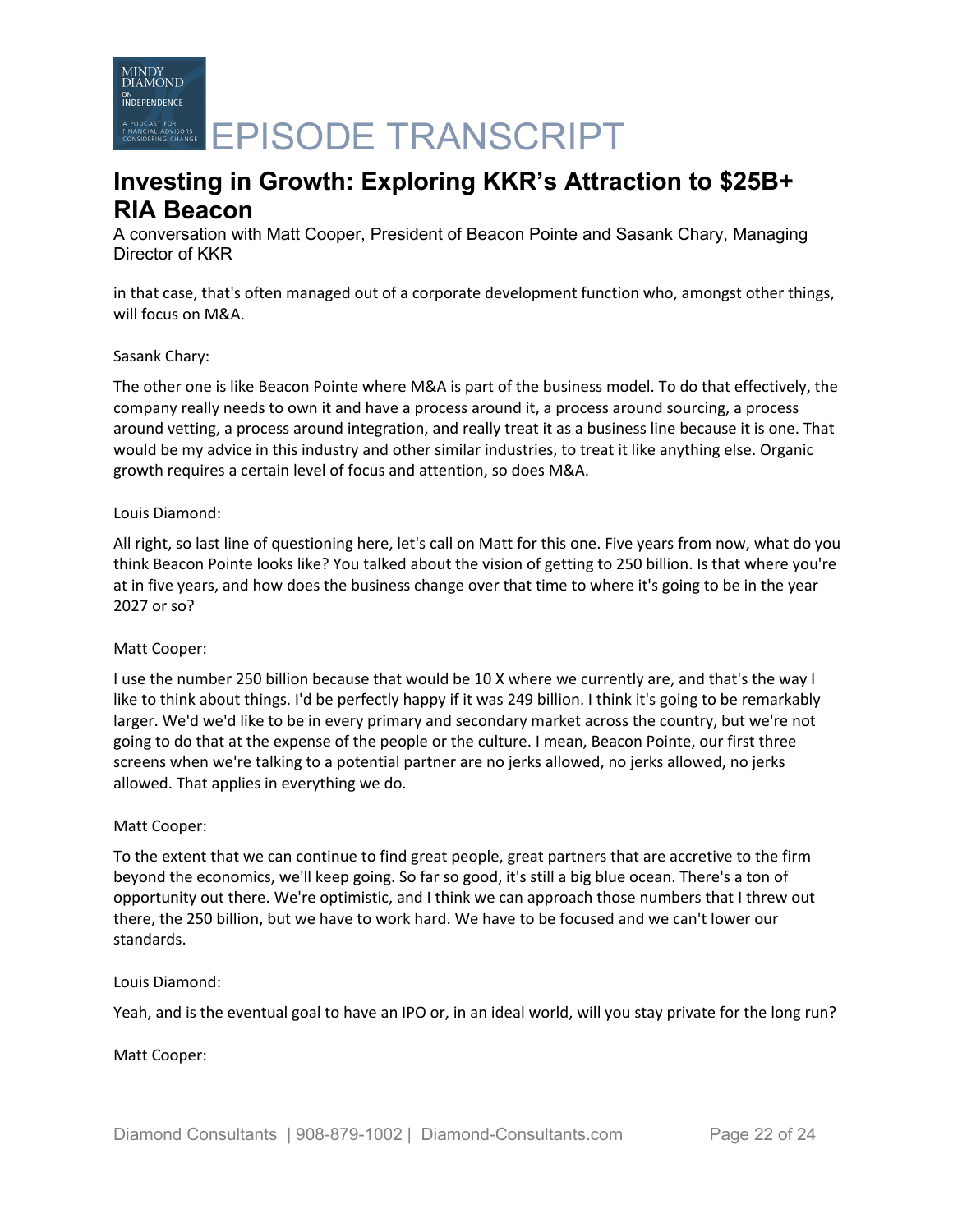**PODCAST FOR**<br>RESPECTIVE CHAVELER **EPISODE TRANSCRIPT** 

# **Investing in Growth: Exploring KKR's Attraction to \$25B+ RIA Beacon**

A conversation with Matt Cooper, President of Beacon Pointe and Sasank Chary, Managing Director of KKR

There's a range of outcomes over the next five to seven years. I don't know that IPO is the one that we're focused on. I mean, that's a complete unknown to us. It may be a different sponsor, maybe another sponsor alongside of KKR. KKR could roll us into a different longer-dated fund of theirs or there's a potential IPO, but I don't think we know that until we get there, Louis. I mean, Sasank might have some thoughts on that as well.

# Louis Diamond:

Sasank, a similar question to you, and just to build on it, what would signify a successful investment for KKR other than a really nice financial return?

# Sasank Chary:

This relates to the question around IPO as well, which is our focus is to help build the best business we can. In this case, what would signify success? Not only a business that's significantly larger, but is doing more and better for its clients. The industry will continue to evolve, as I alluded to before, and I think Beacon Pointe hopefully will be a leader in that in providing additional products and services and capabilities and leveraging technology to do that better. That would define success.

# Sasank Chary:

If people think about what is a great national RIA success would be, Beacon Pointe is one of the top names that comes to mind. If we're able to do that, that'll lead to financial success as well. It will also lead to tremendous optionality on whatever the right liquidity event is. We like to invest in businesses that have a lot of optionality, that have the scale, have the market opportunity, have the continued growth potential at exit, if you will, so the next investor, whether that's another fund of KKR or a new investor, or the public markets see this tremendous opportunity ahead, and that will drive a great financial outcome.

# Louis Diamond:

Well said. I like it. That's good advice for anyone is preserving optionality is never a bad thing. I want to thank you both for being very generous with your time today, sharing your insights and both being patient, too. I know I tilted the conversation toward one of you each time, but, here, we're both partners, and hopefully it was time well spent for you, too. Thank you again.

# Matt Cooper:

Thank you very much.

# Sasank Chary: